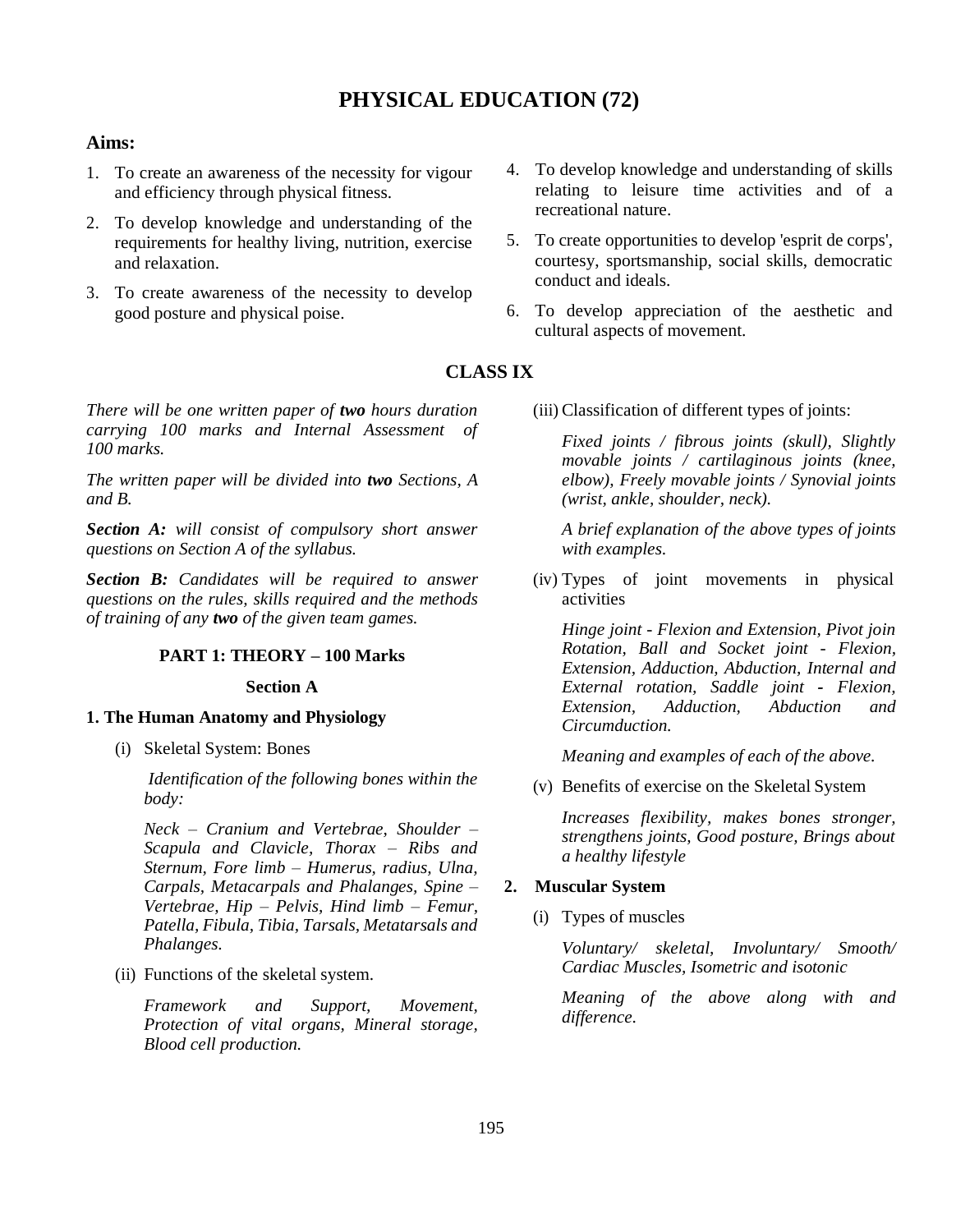(ii) Identification of Muscles

*Identification of the following muscles within the body: Latissimus dorsi, Deltoid, Rotator cuffs, Pectorals, Biceps, Triceps, Abdominals, Hip flexors, Gluteals, Hamstring group, Quadriceps group, Gastrocnemius, Tibialis anterior.*

(iii) Benefits of exercise on the muscular system.

*Increases strength, endurance and power, better neuromuscular coordination, improves posture, enhances flexibility, decreases chances of injury.*

#### **3. Respiratory System**

(i) Pathway of Air into the body.

*The mouth/nose, Pharynx, Larynx, Trachea, Bronchi, Bronchioles, Diaphragm, Lungs, Alveoli.*

*A brief understanding of the above with the help of diagrams.*

(ii) Mechanics of Breathing

*External respiration - breathing in oxygen and breathing out carbon dioxide, Diffusion of respiratory gasses in the alveoli, Internal respiration - cellular respiration*

- (iii) Oxygen Debt and lactic acid accumulation. *Meaning only.*
- (iv) Second Wind.

*Meaning only.*

*(v)* Vital capacity and Tidal volume.

M*eaning and difference.*

(vi) Benefits of exercise on the respiratory system.

*Increase in tidal volume, Respiratory muscles become stronger, increase in aerobic endurance, Faster rate of recovery to perform a physical activity.*

#### **4. Circulatory System**

(i) Structure of the Heart.

*Meaning and functions of: Atria (left and right atria), Ventricles (left and right ventricles), Arteries, Veins, Capillaries.*

- (ii) Heart rate, Stroke Volume, Cardiac output. *Meaning and difference.*
- (iii) Mechanism of blood circulation.

A *brief understanding of the process of blood circulation.*

- (iv) Blood
	- (a) Composition of Blood (Plasma, Red blood cells, White blood cells, Platelets).

*Meaning and functions.*

(b) Blood groups - A, B, AB, O and Rh factor; Hemoglobin; Blood pressure

*Brief understanding of the Blood groups; donors and recipients. Hemoglobin: function only; Systolic and diastolic blood pressure (meaning and difference).*

*(v)* Benefits of exercise on the Circulatory syste*m*

*Increase in the size of heart, resting pulse increases, Reduction in heart related problems, Improvement of the cardio – vascular system, Increase in hemoglobin, Faster recovery to normal pulse after physical activity.*

#### **5. Games and Sports**

Games and sports and their psychological and social benefits.

*Meaning and difference between Games and sports;*

*Psychological and social benefits: build confidence, bring about emotional control, lead to spirit of competitiveness, development of positive attitude, right attitude towards winning and losing, camaraderie, respecting authority, self-esteem, patience, resilience, cooperation, team work, sportsmanship, fair play, leadership, time management.*

#### **Section B**

#### **Any two of the following games are to be studied:**

Cricket, Football, Hockey, Basketball, Volleyball, Badminton.

The following aspects should be studied for **each** of the **two games** selected by the candidate.

The details for each game are given below: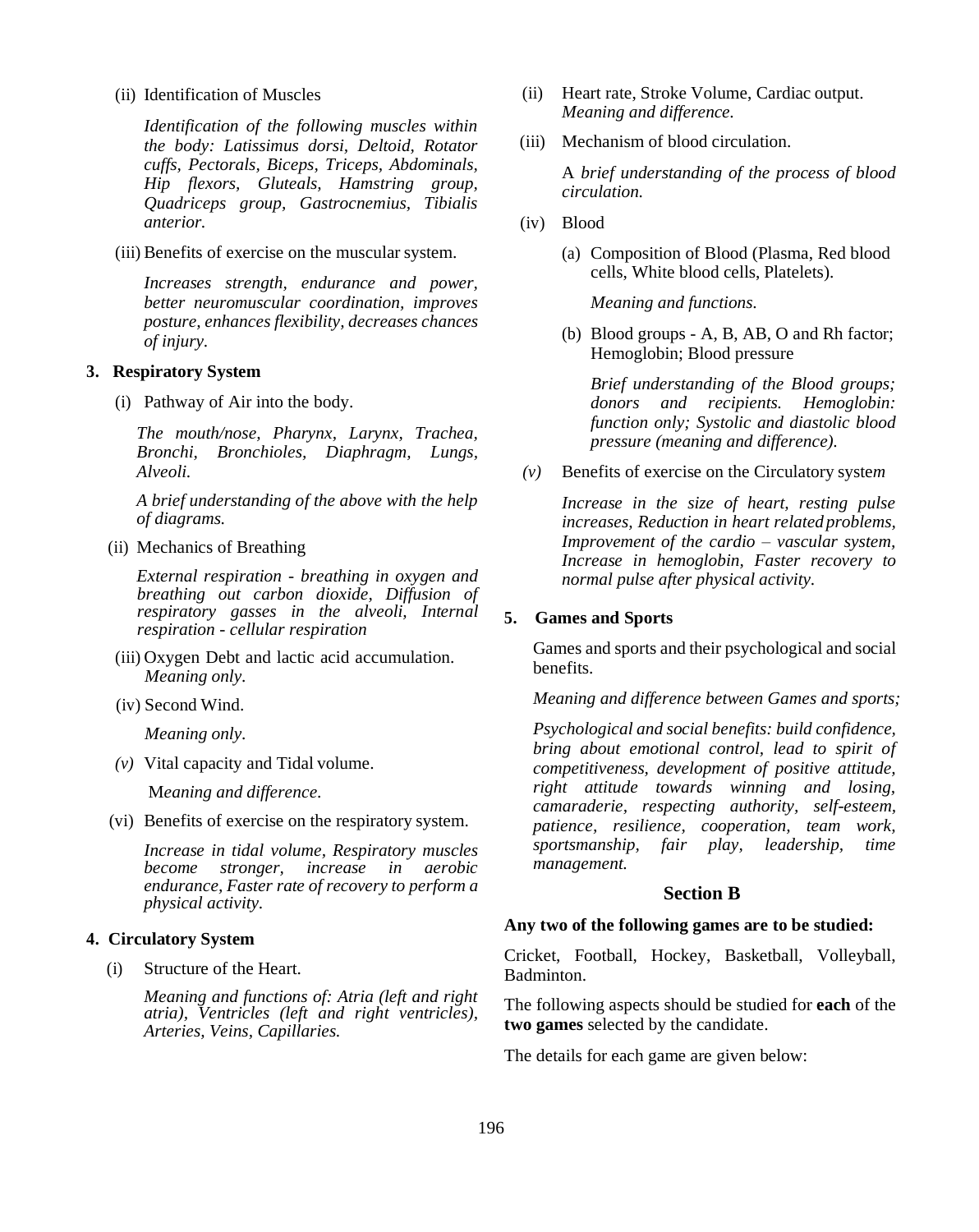#### **CRICKET**

#### **1. Knowledge of the game**

### **2. Rules of the game**

The Field of play: Diagram of the cricket field and pitch with measurements and specifications; The Ball (Shape, Material, Circumference, Weight); The Bat (Length, Width, Material); Stumps and bails (Height, Width); The Players (Number of players (playing eleven and substitutes); Substitutions; The Players' Equipment; Compulsory equipment; Types of matches (One day, Five days, Four days and T20); Officials and their duties (2 field umpires, 1 third umpire, 1 match referee and 2 scorers); The Ball in and out of Play; Ways of a batsman getting out

#### **3. Fundamental skills and technique**

Batting (On drive, off drive, Square cut and Leg glance); Fielding (Close catching, Catching 'In the outfield', Long barrier and Throwing); Bowling (In swing, Out swing, Yorker and Full toss); wicketkeeping (Footwork, Catching the ball, and Diving)

#### **4. Associated terminology:**

| Maiden over,      | Hat trick,               | Extra,        |
|-------------------|--------------------------|---------------|
| Dead rubber,      | Seam bowling, Over,      |               |
| No ball,          | Bouncer,                 | Sight screen, |
| Bump ball,        | Danger area,             | Power play,   |
| Overthrow,        | Declaration.             | Appeal,       |
| Bodyline Bowling, | Dot ball,                | Substitute,   |
| Dead ball,        | Ball-tampering, Century, |               |
| Follow-on,        | Golden duck,             | Nick,         |
| Nightwatchman,    | Tailender.               | Pull shot,    |
| Innings defeat,   | Cover drive,             | Innings,      |
| Straight drive,   | Sweep shot,              | Hook shot,    |
| Reverse sweep,    | Upper cut,               | Late cut.     |
| Leg glance,       | Pull shot,               | Flick shot,   |
| Beamer,           | Off cutter,              | Leg cutter,   |
| Short pitch,      | Full length delivery,    |               |
| Reverse swing,    |                          |               |

## **5. National and International governing bodies of Cricket**

BCCI - Board of Control for Cricket in India ICC - International Cricket Council

### **6. National and International tournaments**

National Tournament: Ranji Trophy, Duleep Trophy, Vijay Hazare Trophy, Deodhar Trophy, Irani Trophy, Indian Premier League International Tournaments: ICC Cricket World Cup, ICC champions Trophy, ICC World T20, World cricket League

#### **FOOTBALL**

#### **1. Knowledge of the game**

### **2. Laws of the game**

The Field of play: Diagram of the Field with Measurements and Specifications, Height and Width of Goalpost, Height of Corner flags

The Ball: Shape, Material, Circumference, weight, Air pressure

The Players: Number of players (playing eleven and substitutes), Number of substitutions allowed in a match, Substitution procedure

The Players' Equipment, Compulsory Equipment The Referee: Powers and Duties, Compulsory Equipment, Referee signals

Other match officials: Assistant Referees: Duties and Signals; Fourth official: Duties; Additional assistant referee: Duties; Reserve assistant referee: Duties

The Duration of the Match: Periods of play, Halftime interval, Allowance for time lost, Penalty kick, Abandoned match

The Start and Restart of Play: Kick-off and its Procedure (start, both halves, both halves of extra time and restarts play after a goal), Free kicks and its Procedure (Direct and Indirect), Penalty Kicks and its Procedure, Throw-in and its Procedure, Goal kicks and its Procedure, Corner Kicks and its Procedure

The Ball in and out of Play

Determining the outcome of a match: Goal scored, Winning team, Kicks from the penalty mark

Offside: Offside position, Offside offence, No offence

Fouls and Misconduct: Direct free kick, Indirect free kick, Disciplinary action (Yellow card and Red card), Restart of play after fouls and misconduct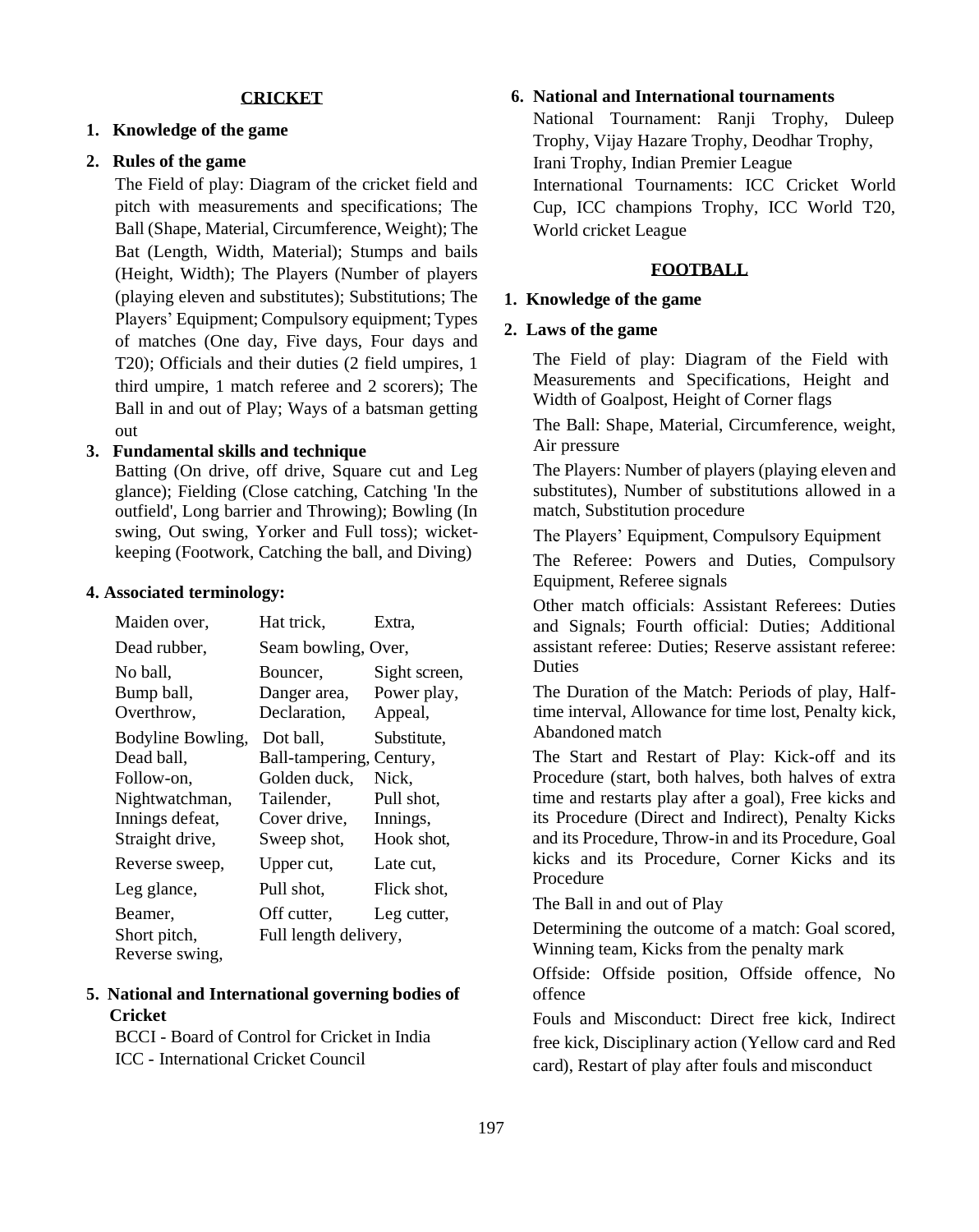#### **3. Fundamental Skills and Technique**

Passing (Short pass and Long pass); Trapping(Step trap, Inside trap, Thigh trap, Chest trap and Head trap); Shooting (Instep, Swerve shot, Chip and toe punt); Dribbling; Receiving; Heading; Tackle; Goalkeeping.

#### **4. Terminology**

Advantage, Zonal marking, Sliding Tackle, Through pass, Quarter Circle, Man to Man Marking, Additional time, Extra time, Nutmeg, One-on-one, Step over, Technical area, Volley, Half Volley, Attacker, Defender, Chip, Cross, Overlap, Lob, Banana Kick, Bicycle Kick, Wall Pass, Goal line technology (GLT)

### **5. National and International Governing Bodies**

AIFF - All India Football Federation FIFA - Federation Internationale de Football Association IFAB - International Football Association Board

### **6. National and International Tournaments**

National Tournament: Santosh Trophy, Subroto Cup, Federation Cup, Durand Cup, I – League International Tournament: FIFA World Cup, UEFA European Championship, AFC Cup

#### **HOCKEY**

#### **1. Knowledge of the game**

#### **2. Rules of the game**

Field of play: Diagram of the Field with Measurements and Specifications

Composition of teams: Number of Players, Substitution rule for Field players and Goalkeepers Captains: Identity and Responsibility

Players' clothing and equipment: Uniform and equipment of field players, Goalkeepers

Match and result: Duration of the match and half time, Result of match

Start and re-start of the match: Procedure of Start (centre pass) and Re-start (Bully, Free hit, Second half)

Ball outside the field: Procedure to re-start from different areas, side line, back line, after every goal Method of scoring

Conduct of play: Players, Goalkeepers and Players with Goalkeeping Privileges: Umpires (Responsibilities of Umpires).

Penalties and procedures for taking penalties: Awarding: Free Hit, Penalty Corner and Penalty Stroke; Procedures: Free hit, Penalty corner, Penalty stroke

Personal Penalties: Cautions (Verbal warning); Temporary suspension: Green Card - 2 minutes suspension, Yellow Card- 5 minutes suspension; Permanent suspension (Red Card)

#### **3. Equipment Specifications**

Field Equipment: Goal-post: (side board, back board and net); Flag post

Hockey Stick (Specification and Properties) Ball: Shape, Material, Circumference, Weight, Colour

#### **4. Fundamental Skills and Technique**

Passing (Push, Drive and Sweep) Trap (Upright stop & Flat stop) Dribbling (Straight dribble, Loose dribble, Indian dribble, Dribbling pull back, One hand dribble: right hand and reverse side) Shooting, Goalkeeping

### **5. Terminology**

| Forehand,        | Playing Distance, Tackle, |              |
|------------------|---------------------------|--------------|
| Back Stick,      | Dangerous Play,           | Field Goal,  |
| Obstruction,     | Raised Ball,              | High Stick,  |
| Hooking,         | Reverse stick,            | Push, Scoop, |
| Advantage        | Flick,                    | High ball,   |
| Shooting circle, | Under cutting,            | Jab,         |
| Foot.            | Give-and-go,              | Carry the    |
| ball,            | Centre pass,              | Back pass,   |
| Reverse hit,     | Rebound,                  | Rusher, Long |
| corner.          | Through pass,             | Stroke,      |
| Cross,           | 16-yard hit,              |              |
|                  |                           |              |

#### **6. National and International Governing Bodies**

FIH - Fédération Internationale de Hockey (French)

IHF - Indian Hockey Federation

#### **7. National and International tournaments**

National Tournaments: All India Gurmeet Memorial Hockey Tounament. Chandigarh, All India Chhatrapati Shivaji Hockey Tournament.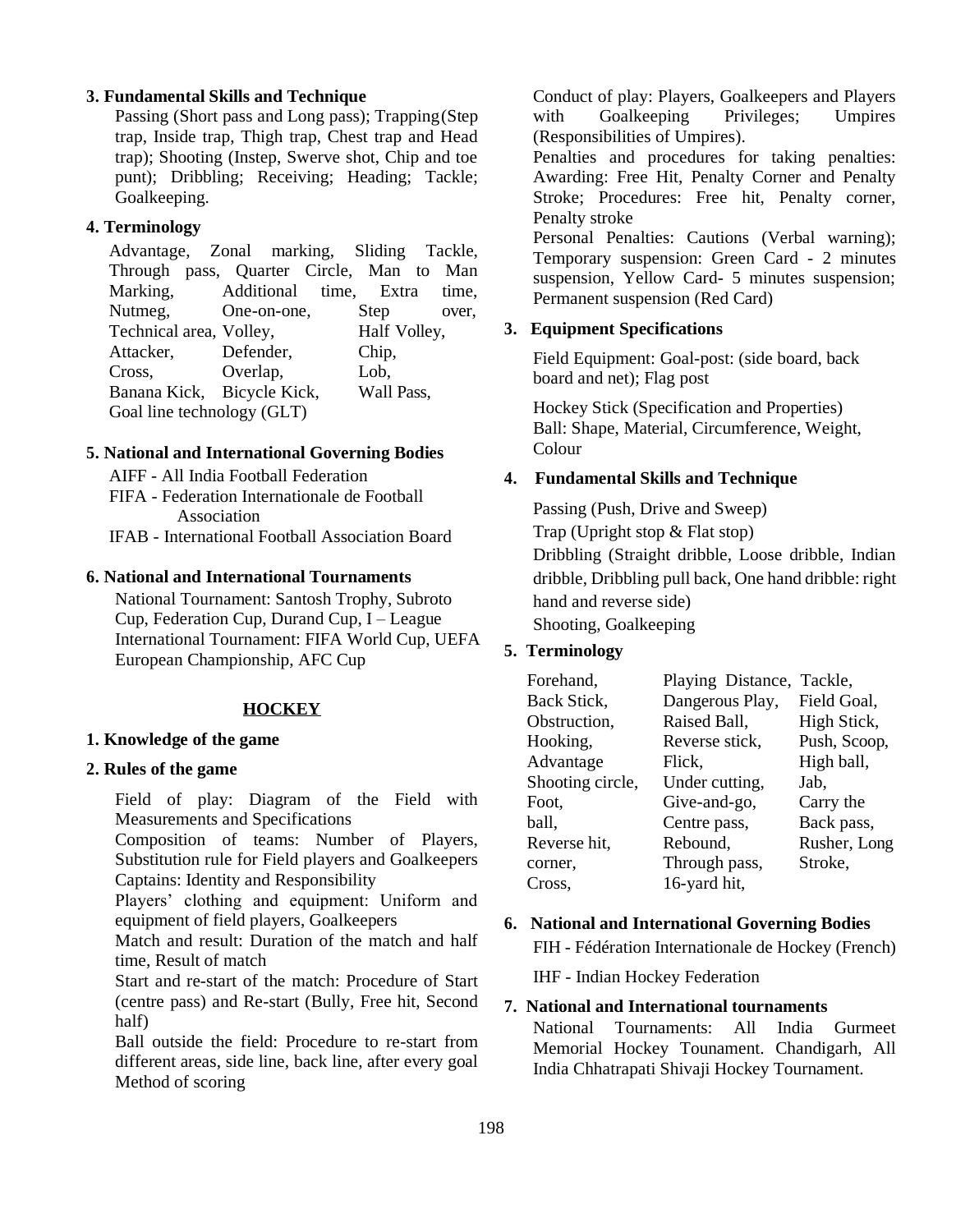Delhi, All India Indira Gold Cup Hockey Tournament, Jammu.

International Tournaments: Sultan Azlan Shah Hockey Tournament, World Hockey Cup, Champions Trophy.

#### **BASKETBALL**

### **1. Knowledge of the game**

#### **2. Rules and Regulations of the Game**

Court: Diagram of the court with Dimensions and Specifications, Meaning of Court areas, lines, circle, semi-circle, position of the scorer's table and substitution chairs.

Equipment needed to conduct the game

Teams: Definition, Rules, Players uniform Injured players Captain and Coaches: Duties and powers

Duration of Play

Playing time, Tied score and Extra periods

Status of the ball: Ball Live, Ball Dead

Jump ball and Alternating possession: Jump ball: Definition, Procedure and Situations; Alternating possession: Definition and Procedure

How the ball is played: Definition and Rule

Control of Ball: Definition, Team Control: Continues and Ends

Goal: When made and its value, Definition, Rule of scoring

Throw-in, time-out, substitution: Definition, Rules and procedures.

Game Lost by Forfeit, default, violation: Rules and Penalty

Player out of bounce and Ball Out of Bounds: Definition and Rule

Dribbling: Definition, a dribble starts, a dribble ends, rule for dribbling

Travelling: Definition, Pivot

Closely Guarded Player: Definition and Rule

3 Seconds rule, 8 Seconds rule, 24 Seconds rule and procedure

Ball returned to backcourt: Definition, Rule and Penalty

Goaltending and Interference: Definition and rule; Meaning and penalty of Interference; Penalty for The Respective Violations.

Fouls – Definition; Personal Foul, Double Foul - Definition and Penalty; Technical Foul: Rules of conduct, Violence, Definition and Penalty; Unsportsmanlike Foul, Disqualifying foul - Definition and Penalty

Fighting - Definition, Rule and Penalty; Penalty for the respective Fouls; Five fouls by a player; Team fouls: Definition and Rule.

Contact: General principles: Cylinder principle, Principle of verticality, Legal guarding position, Guarding a player who controls the ball, Guarding a player who **does not** control the ball, A player who is in the air, Screening (Legal and Illegal), Charging, Blocking, No charge semi-circle areas, Contacting an opponent with the hand(s) or arm(s), Holding, Pushing

Free Throws - Definition, Rule and Penalty

Duties and Powers of: Officials, Table officials and Commissioner; Referee; Scorer and Assistant Scorer; Timer; Short clock operator

## **3. Fundamental Skills and Technique**

Dribbling (high dribble, change of pace, crossover, between the legs and behind the back)

Passing (chest pass, bounce pass, baseball pass, outlet pass and no-look pass)

Shooting (layup, jump shot, hook shot, free throw, bank shot and slam dunk)

Defence (man to man defence, zone defence and combination defence)

Offence (early offence, set offence, motion offence, zone offence and spread offence)

Rebounding (Offensive and Defensive)

Pivot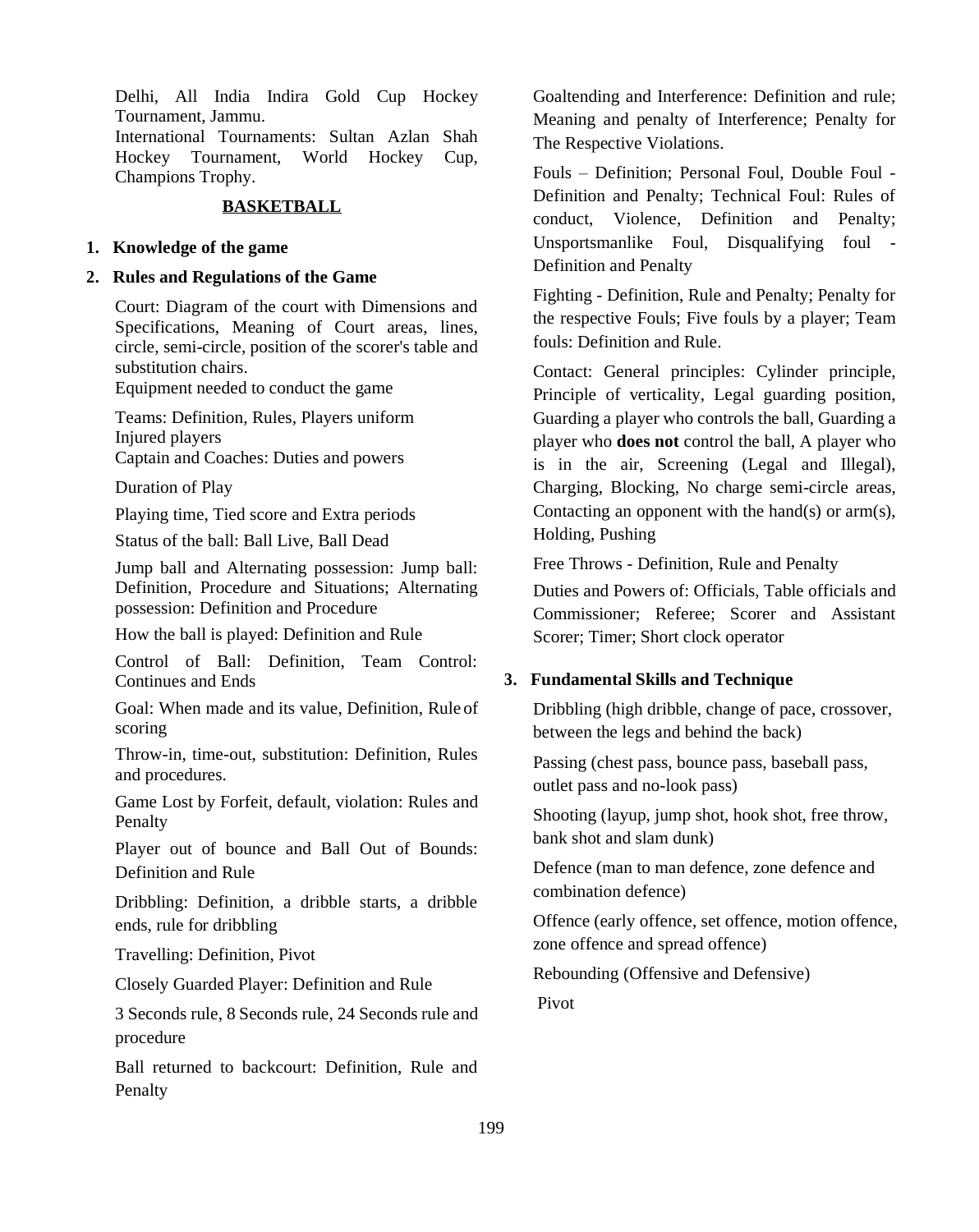#### **4. Terminology**

| Drive.         | Fake.            | Fast Break, |
|----------------|------------------|-------------|
| Blocking,      | Charge,          | Carry,      |
| Screen,        | Double Dribble.  | Travel.     |
| Triple Threat, | Ball Handler,    | Dead Ball,  |
| Front Court,   | Loose Ball.      | Held Ball,  |
| Dunk.          | Field Goal.      | Alley-Oop,  |
| Back Court.    | Press.           | Box out.    |
| Double foul,   | Jump stop,       | Timeout     |
| Air ball,      | Jump ball,       | Game clock. |
| Block,         | Possession arrow |             |

## **5. National and International Governing Bodies of Basketball**

BFI - Basketball Federation of India FIBA - Federation Internationale De Basketball

#### **6. National and International tournaments**

National Tournaments: Youth National Basketball Championships, Federation Cup Basketball Championship, UBA Pro Basketball League

International Tournaments: FIBA World, Championship, European Basketball Championship, FIBA Asia Championship

### **VOLLEYBALL**

### **1. Knowledge of the game**

#### **2. Rules of the game**

Playing Area: Diagram of the Play Area with Measurements and Specifications; Diagram of Net, Antenna and Posts with measurements and specifications

Ball: Shape, Material, Weight, Circumference, Air Pressure

Composition of teams

Players equipment and forbidden objects

Team Leaders: Responsibility of Captain, Coach and Assistant coach

Playing Format: To score a point, To win a set, To win the match

Structure of Play: The Toss, Official warm-up session, Team starting line-up, Positions and Positional fault, Rotation and Rotation fault

States of Play: Ball in play, Ball out of play, Ball "IN", Ball "OUT"

Playing the ball: Team Hits, Characteristics of the hit, Faults in playing the ball, Ball at the net, Ball crossing the net, Ball touching the net, Ball in the net

Player at the net: Reaching beyond the net, Penetration under the net, Contact with the net, Player's faults at the net

Service: First service in a set, Service order, Authorization of the service, Execution of the service, Screening, Faults made during service, Serving faults and Positional faults

Attack hit: Characteristics, Restrictions, Faults

Block: Blocking, Block contact, Blocking within the opponent's space, Block and team hits, Blocking the service, Blocking faults

Interruptions, Delays and Intervals: Interruptions (meaning); Number of regular game interruptions; Sequence of regular game interruptions; Request for regular game interruptions;

Time-outs and Technical time-outs

Exceptional game interruptions: Injury/illness, External interference, Prolonged interruptions

Substitution: Limitation, Exceptional, Expulsion/disqualification, Illegal, Procedure, Improper request

Game delays: Types of delays, Delay sanctions

Intervals and change of court

Libero player: Designation of the Libero, Equipment, Actions involving the libero, Redesignation of a new libero

Participants' conduct: Sportsmanlike conduct, Fair play

Misconduct and its sanctions: Minor misconduct, Misconduct leading to sanction, Sanction scale,

Cards used: Warning (Verbal and Yellow card); Penalty (Red card); Expulsion (Red plus Yellow card jointly); Disqualification (Red plus Yellow card separately)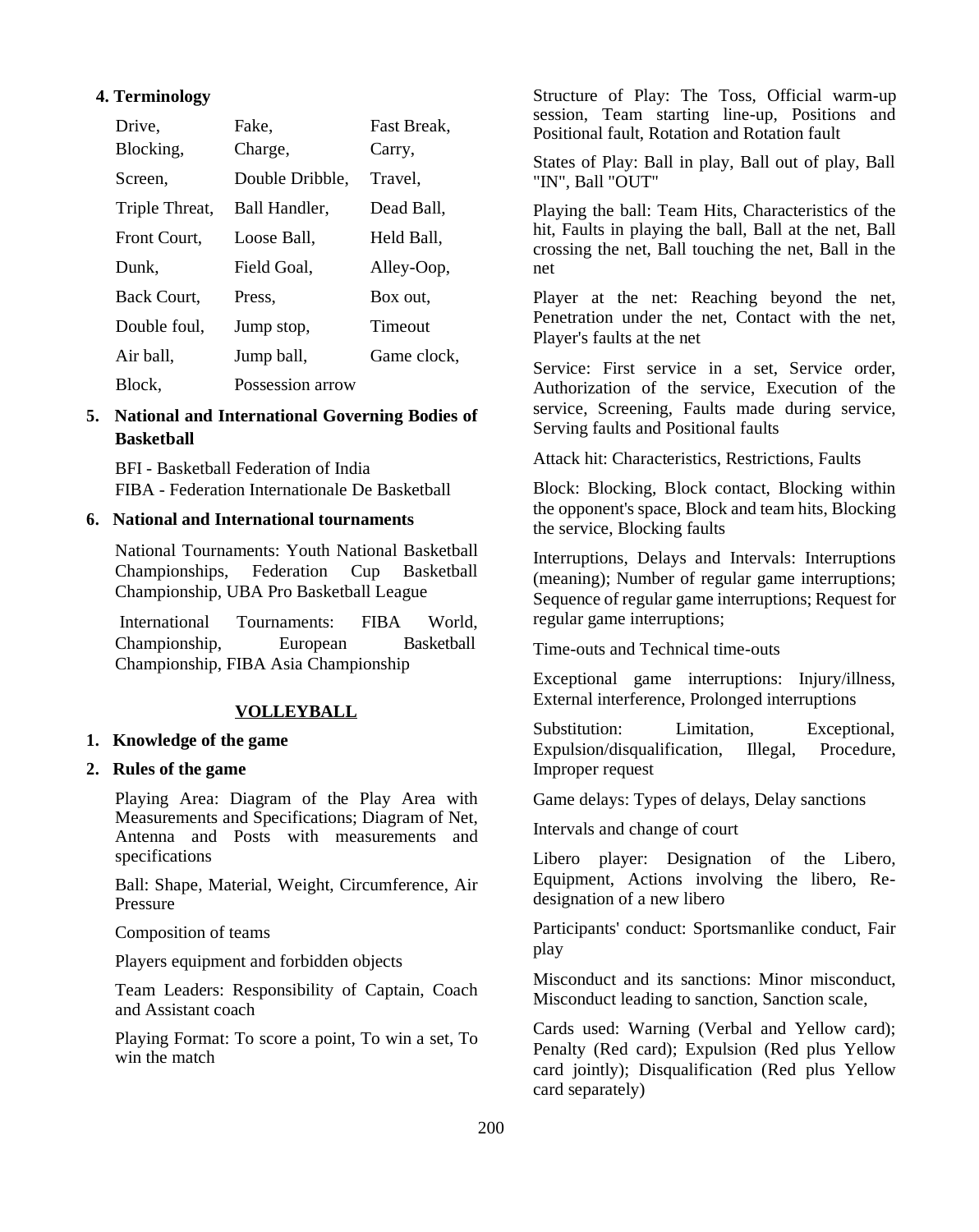Referees: Composition, Procedures, Location, Authority and Responsibilities of: First referee, Second referee, Scorer, Assistant scorer, Line judges.

## **3. Fundamental Skills and Techniques**

Service (Underhand, Topspin, Float, Jump serve and Jump float)

Pass (Underarm pass and Overhand pass)

Set (Overhead and Bump)

Attack/spike (Backcourt, Line and cross-court shot, Dip, Block-abuse, Off-speed hit, Quick hit, Slide and Double quick hit)

Block (Single block, Double block and Triple block)

Dig

## **4. Terminology**

| Back row attack,     | Block assist,              | Side out,  |
|----------------------|----------------------------|------------|
| Blocking error,      | Floater,                   | Two set,   |
| Extension roll,      | Free ball,                 | Joust,     |
| Overlapping,         | Back set,                  | Carry,     |
| Closing the block,   | Ball down,                 | Quick set, |
| Serving zone,        | Defence zone, Attack zone, |            |
| Foot fault,          | Net violation, Trap set,   |            |
| Reading an opponent, |                            |            |
| Cross-court attack   |                            |            |

## **5. National and International Governing Bodies of Volleyball**

VFI - Volleyball Federation of India

FIVB - Federation International De Volleyball

## **6. National and International tournaments**

National Tournaments: Indian Volleyball League, Federation Cup, Poornima Trophy

International Tournaments: World Championship, World Cup Volleyball, Super Challenge Cup

## **BADMINTON**

### **1. Knowledge of the game**

## **2. Rules of the game**

Court: Diagram of the court with Measurements and Specifications, Court equipment (Posts and Net) Shuttle: Dimensions and Specifications, Testing a shuttle for speed

Racket: Diagram of the racket with Measurements and Specifications

Toss: Procedure Scoring system Change of ends Service: Singles (serving and receiving courts); Doubles: Serving and receiving courts, Order of play and position on court, Scoring and serving, Sequence of serving Service court errors Lets Shuttle not in play Continuous play, Misconduct and Penalties Officials duties and appeals: Referee, Umpire, Service judge, Line judges

## **3. Fundamental Skills**

Grip (Forehand grip and Backhand grip) Footwork Serve (High serve, Low serve, Flick serve) Strokes (Overhead forehand stroke, Overhead backhand stroke, Underarm forehand stroke and Underarm backhand stroke)

Shots (Clearing/lobbing, Drop shots and Smash)

## **4. Terminology**

| Short serve           | Long serve  | Wide<br>serve |
|-----------------------|-------------|---------------|
| Service order,        | Love,       | All,          |
| Deuce.                | Forecourt,  | Mid-court,    |
| Rear court,           | Rally,      | Set.          |
| Rubber,               | Lunge,      | Clear lob,    |
| Half smash,           | Full smash, | Carry,        |
| Baseline smash,       | Drive,      | Push shot,    |
| Tumbling net shot,    | Net kill,   | Net lift      |
| Hairpin net shot,     | Alley,      | Back alley,   |
| Follow through,       | Court,      | Wood shot     |
| Flick,                | Bird.       |               |
| Singles footwork base |             |               |

**5. National and International Governing Bodies of Badminton**

BAI - Badminton Association of India

BWF - Badminton World Federation

## **6. National and International tournaments**

National Tournaments: Indian Open Badminton Championship, Senior National Badminton championship International Tournaments: World Championship, Thomas Cup

## **PART 2: INTERNAL ASSESSMENT - 100 marks**

Please note the guidelines for internal assessment as given for Class X.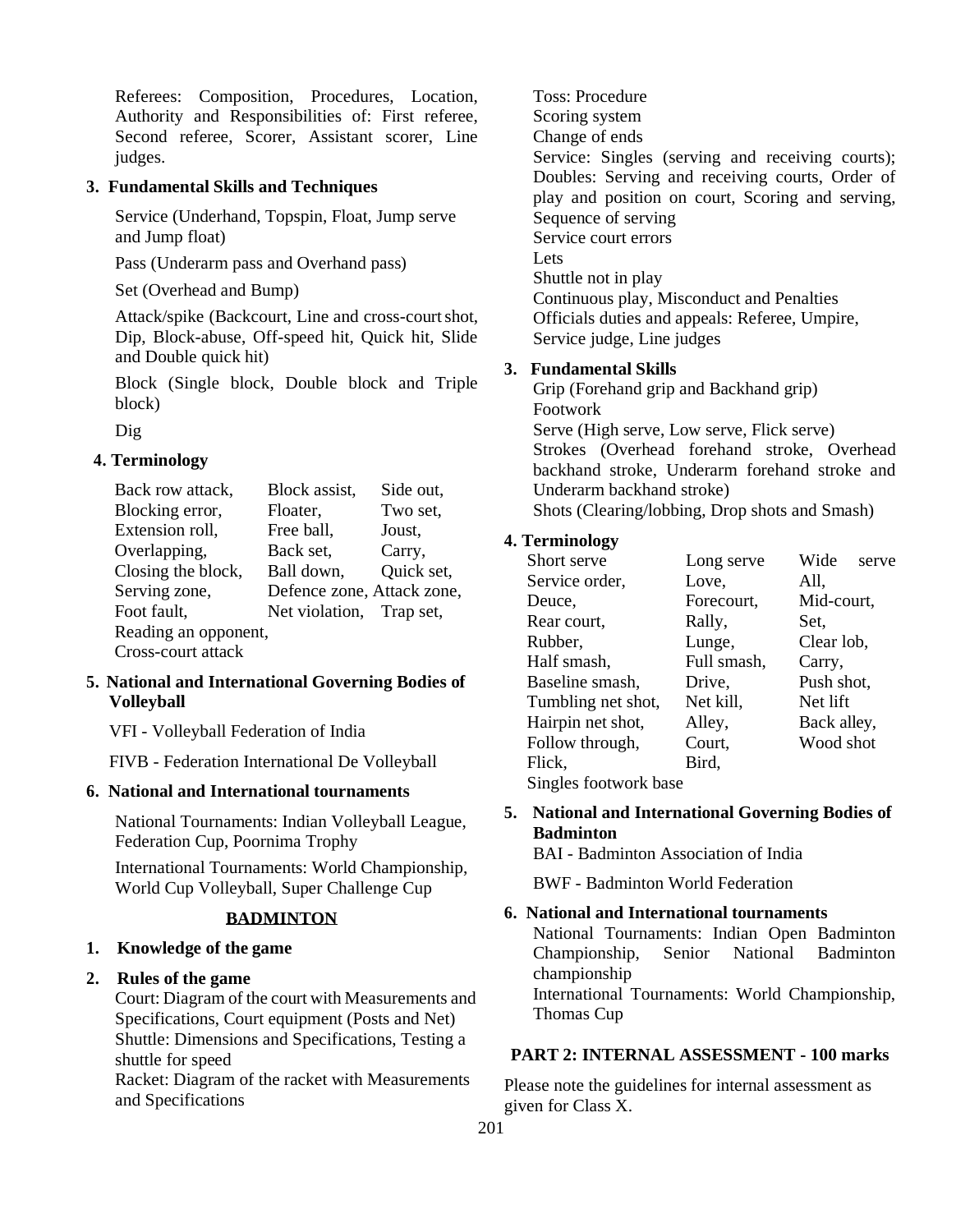*There will be one written paper of two hours duration carrying 100 marks and Internal Assessment of 100 marks.*

*The written paper will be divided into two Sections, A and B.*

*Section A: will consist of compulsory short answer questions on Section A of the syllabus.*

*Section B: Candidates will be required to answer questions on the rules, skills required and the methods of training of any two of the given team games.*

## **PART 1: THEORY - 100 marks**

### **SECTION A**

#### **1. Human Growth and Development**

(i) Growth and Development *Meaning of growth and development and difference between the two.*

*A brief understanding of the Stages: Infancy (0 to 5 years), Childhood (5 to 12 years), Adolescence (12 to 19 years), Adulthood (19 to 65 years and above)*

(ii) Factors that influence Human Growth and Development

*Hereditary, Environmental, Gender, Nationality, Nutrition.*

## **2. Physical Education**

- (i) Meaning of Physical Education
- (ii) Objectives of Physical Education

*Physical development, Psychological development, Social development, Emotional development.*

## **3. Body types**

*Endomorph, Mesomorph, Ectomorph*.

## **4. Physical Fitness**

- (i) Meaning of Physical fitness and itsimportance.
- (ii) Components of Physical Fitness. *Cardiovascular/respiratory endurance, Stamina, Strength, Flexibility,*

*Power, Speed, Coordination, Agility, Balance, Accuracy.*

(iii) Factors affecting Physical Fitness.

*Hereditary, Nutrition, Environment, Training (facilities and methods), Illness, Self-motivation, Emotional stability, Lifestyle, Posture.*

### **5. Sports Training**

- (i) Meaning of Sports training.
- (ii) Importance of sports training and its objectives.

*Builds up strength and endurance, Improves skill levels, Builds motivation, ambition and confidence, Improves knowledge of the their sport, Increases muscle tone, Facilitates good circulation, Improves agility and flexibility, Improves the rate of waste product disposal, Speeds up recovery time, More resistant to injury and illness, Improves concentration, Increases self-esteem.*

*(A brief understanding)*

(iii) Principles of Sports Training.

| <i>Individuality,</i>     | Specificity,     | Progression,   |
|---------------------------|------------------|----------------|
| Overload,                 | Adaptation,      | Recovery,      |
| Reversibility,            | <i>Variance,</i> | Frequency,     |
| Continuity,               | Active           | participation, |
| Periodization, Intensity. |                  |                |

*A brief understanding of the above.*

## **6. Safety in Sports**

(i) Sports related injuries.

*Muscle strain/Pulled muscle, Torn ACL (anterior cruciate ligament), Torn MCL (medial collateralligament), Shin splints, Stressfracture, Fracture, Plantar fasciitis, sprained ankle, Tennis elbow, Low back pain, Hip Bursitis, Concussion, Achilles tendonitis, Runner's knee.*

*A brief understanding of the sports injuries and first aid for these injuries.*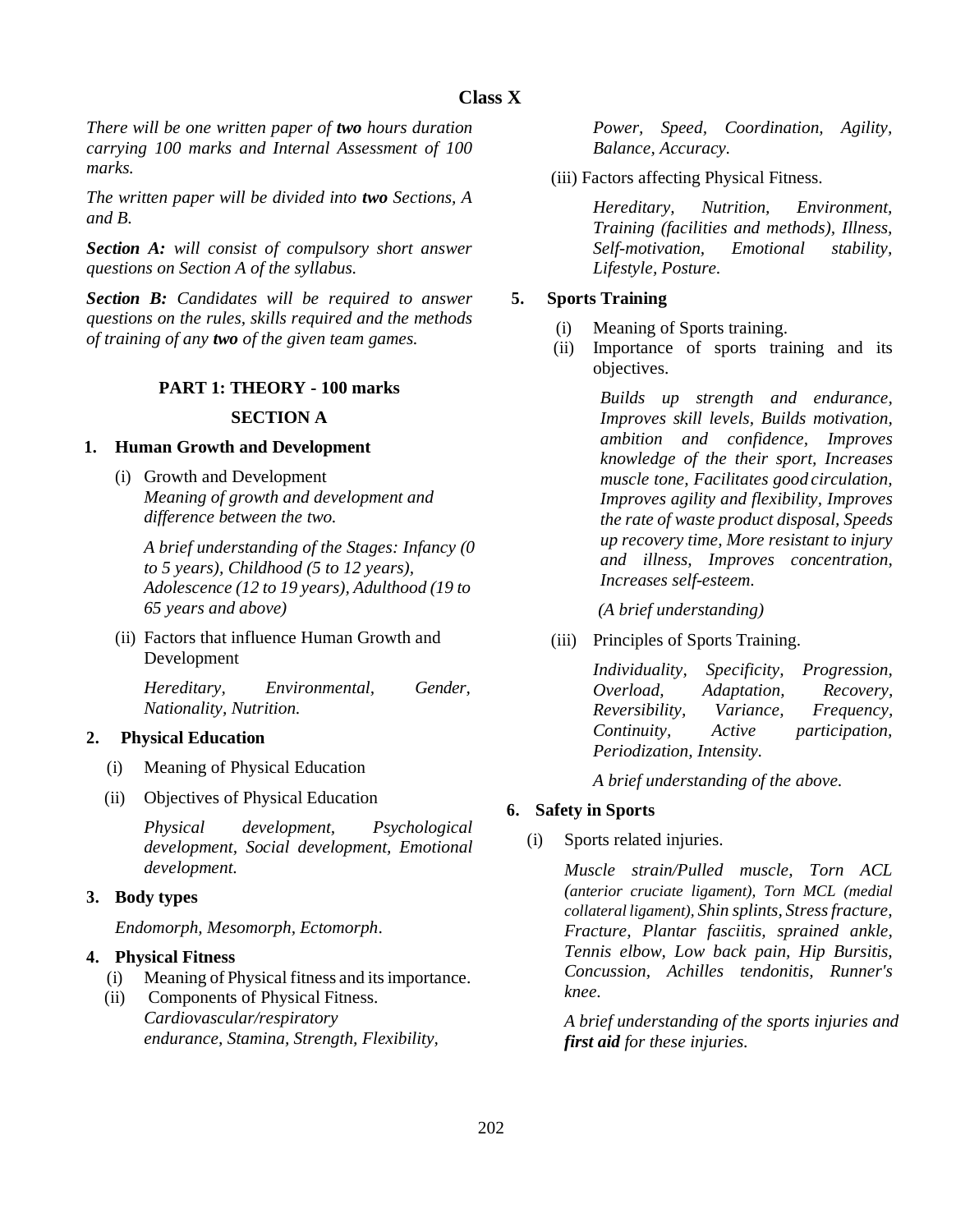(ii) Prevention of injuries.

*Warming up and cooling down to be done; fitness of the participant; use of correct equipment and maintaining equipment; Proper knowledge of rules of the game/ sport; Wearing the recommended protective gear; importance of resting between workouts; supervision of coach / teacher; proper training of skills and techniques; safe facilities.*

## **7. Health Education**

- (i) Meaning and Importance of Health Education
- (ii) Nutrition

*Meaning of Nutrition and balanced diet. Balanced Diet - basic constituents, functions and sources: Carbohydrates, Proteins, Fats, Vitamins, Minerals, Water, Fiber;*

*A brief understanding of malnutrition undernutrition and overnutrition.*

(iii) Dietary modification for Sportsperson

*Calories (carbohydrates; Proteins; Vitamins; Fluid; Salts (sodium etc.)*

(iv) Meal planning guidelines for various physical activities with sample menus.

## **8. Careers in Physical Education**

Various career options in Physical Education.

*Coach, Physical Education Teachers, professional sportsperson, Sports management, Commentators, Officials.*

*A brief understanding of the above.*

## **SECTION B**

Candidates will be required to answer questions on any **two** of the following team games.

Cricket, Football, Hockey, Basketball, Volleyball, Badminton.

## **CRICKET**

## **1. Knowledge of the game**

#### **2. Rules of the game**

The Field of play: Diagram of the cricket field and pitch with measurements and specifications; The Ball (Shape, Material, Circumference, Weight);

The Bat (Length, Width, Material); Stumps and bails (Height, Width); The Players (Number of players (playing eleven and substitutes); Substitutions: The Players' Equipment: Compulsory equipment; Types of matches (One day, Five days, Four days and T20); Officials and their duties (2 field umpires, 1 third umpire, 1 match referee and 2 scorers); The Ball in and out of Play; Ways of a batsman getting out

#### **3. Fundamental skills and technique**

Batting (On drive, Off drive, Square cut and Leg glance); Fielding (Close catching, Catching 'In the outfield', Long barrier and Throwing); Bowling (In swing, Out swing, Yorker and Full toss); wicketkeeping (Footwork, Catching the ball, and Diving)

#### **4. Associated terminology**

| Maiden over,      | Hat trick,               | Extra.        |
|-------------------|--------------------------|---------------|
| Dead rubber,      | Seam bowling, Over,      |               |
| No ball,          | Bouncer,                 | Sight screen, |
| Bump ball,        | Danger area,             | Power play,   |
| Overthrow,        | Declaration,             | Appeal,       |
| Bodyline Bowling, | Dot ball,                | Substitute,   |
| Dead ball,        | Ball-tampering, Century, |               |
| Follow-on,        | Golden duck,             | Nick,         |
| Nightwatchman,    | Tailender,               | Pull shot,    |
| Innings defeat,   | Cover drive,             | Innings,      |
| Straight drive,   | Sweep shot,              | Hook shot,    |
| Reverse sweep,    | Upper cut,               | Late cut,     |
| Leg glance,       | Pull shot,               | Flick shot,   |
| Beamer,           | Off cutter,              | Leg cutter,   |
| Short pitch,      | Full length delivery,    |               |
| Reverse swing,    |                          |               |

## **5. National and International governing bodies of Cricket**

BCCI - Board of Control for Cricket in India ICC - International Cricket Council

## **6. National and International tournaments**

National Tournament: Ranji Trophy, Duleep Trophy, Vijay Hazare Trophy, Deodhar Trophy, Irani Trophy, Indian Premier League International Tournaments: ICC Cricket World Cup, ICC champions Trophy, ICC World T20, World cricket League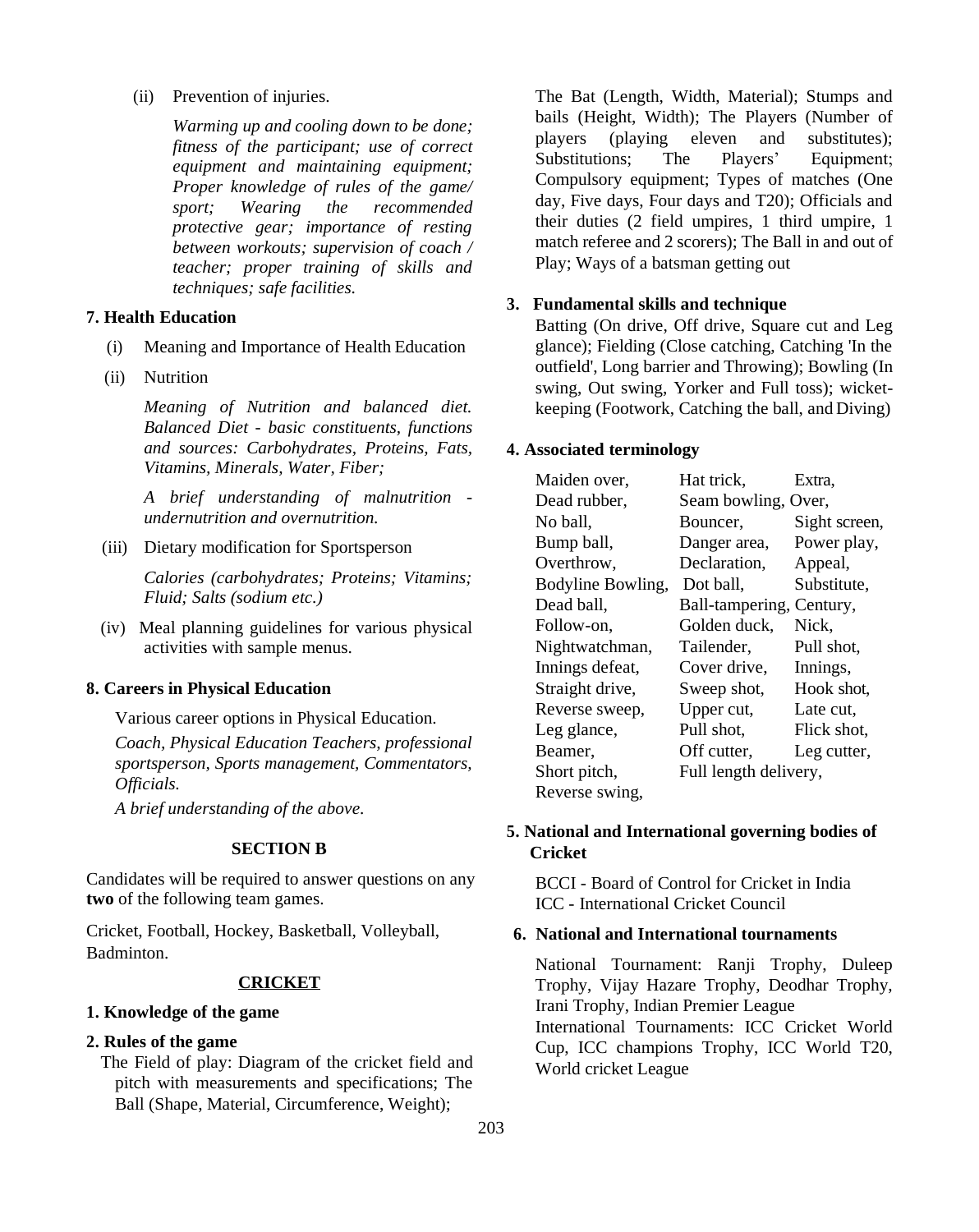### **FOOTBALL**

#### **1. Knowledge of the game**

#### **2. Laws of the game**

The Field of play: Diagram of the Field with Measurements and Specifications, Height and Width of Goalpost, Height of Corner flags

The Ball: Shape, Material, Circumference, weight, Air pressure

The Players: Number of players (playing eleven and substitutes), Number of substitutions allowed in a match, Substitution procedure

The Players' Equipment, Compulsory Equipment The Referee: Powers and Duties, Compulsory Equipment, Referee signals

Other match officials: Assistant Referees: Duties and Signals; Fourth official: Duties; Additional assistant referee: Duties; Reserve assistant referee: **Duties** 

The Duration of the Match: Periods of play, Halftime interval, Allowance for time lost, Penalty kick, Abandoned match

The Start and Restart of Play: Kick-off and its Procedure (start, both halves, both halves of extra time and restarts play after a goal), Free kicks and its Procedure (Direct and Indirect), Penalty Kicks and its Procedure, Throw-in and its Procedure, Goal kicks and its Procedure, Corner Kicks and its Procedure

The Ball in and out of Play

Determining the outcome of a match: Goal scored, Winning team, Kicks from the penalty mark Offside: Offside position, Offside offence, No offence

Fouls and Misconduct: Direct free kick, Indirect free kick, Disciplinary action (Yellow card and Red card), Restart of play after fouls and misconduct

#### **3. Fundamental Skills and Technique**

Passing (Short pass and Long pass); Trapping (Step trap, Inside trap, Thigh trap, Chest trap and Head trap); Shooting (Instep, Swerve shot, Chip and toe punt); Dribbling; Receiving; Heading; Tackle; Goalkeeping.

### **4. Terminology**

Advantage, Zonal marking, Sliding Tackle, Through pass, Quarter Circle, Man to Man Marking, Additional time, Extra time,

| Nutmeg,                    | One-on-one, | <b>Step</b> | over,   |
|----------------------------|-------------|-------------|---------|
| Technical area, Volley,    |             | Half        | Volley, |
| Attacker,                  | Defender,   | Chip,       |         |
| Cross,                     | Overlap,    | Lob,        |         |
| Banana Kick, Bicycle Kick, |             | Wall Pass,  |         |
| Goal line technology (GLT) |             |             |         |

#### **5. National and International Governing Bodies**

AIFF - All India Football Federation FIFA - Federation Internationale de Football Association IFAB - International Football Association Board

#### **6. National and International Tournaments**

National Tournaments: Santosh Trophy, Subroto Cup, Federation Cup, Durand Cup, I – League International Tournaments: FIFA World Cup, UEFA European Championship, AFC Cup

#### **HOCKEY**

### **1. Knowledge of the game**

#### **2. Rules of the game**

Field of play: Diagram of the Field with Measurements and Specifications

Composition of teams: Number of Players, Substitution rule for Field players and Goalkeepers Captains: Identity and Responsibility

Players' clothing and equipment: Uniform and equipment of Field Players, Goalkeepers

Match and result: Duration of the match and half time, Result of match

Start and re-start of the match: Procedure of Start (centre pass) and Re-start (Bully, Free hit, Second half)

Ball outside the field: Procedure to re-start from different areas, side line, back line, after every goal Method of scoring

Conduct of play: Players, Goalkeepers and Players with Goalkeeping Privileges; Umpires (Responsibilities of Umpires).

Penalties and procedures for taking penalties: Awarding: Free Hit, Penalty Corner and Penalty Stroke; Procedures: Free hit, Penalty corner, Penalty stroke

Personal Penalties: Cautions (Verbal warning); Temporary suspension: Green Card - 2 minutes suspension, Yellow Card- 5 minutes suspension; Permanent suspension (Red Card)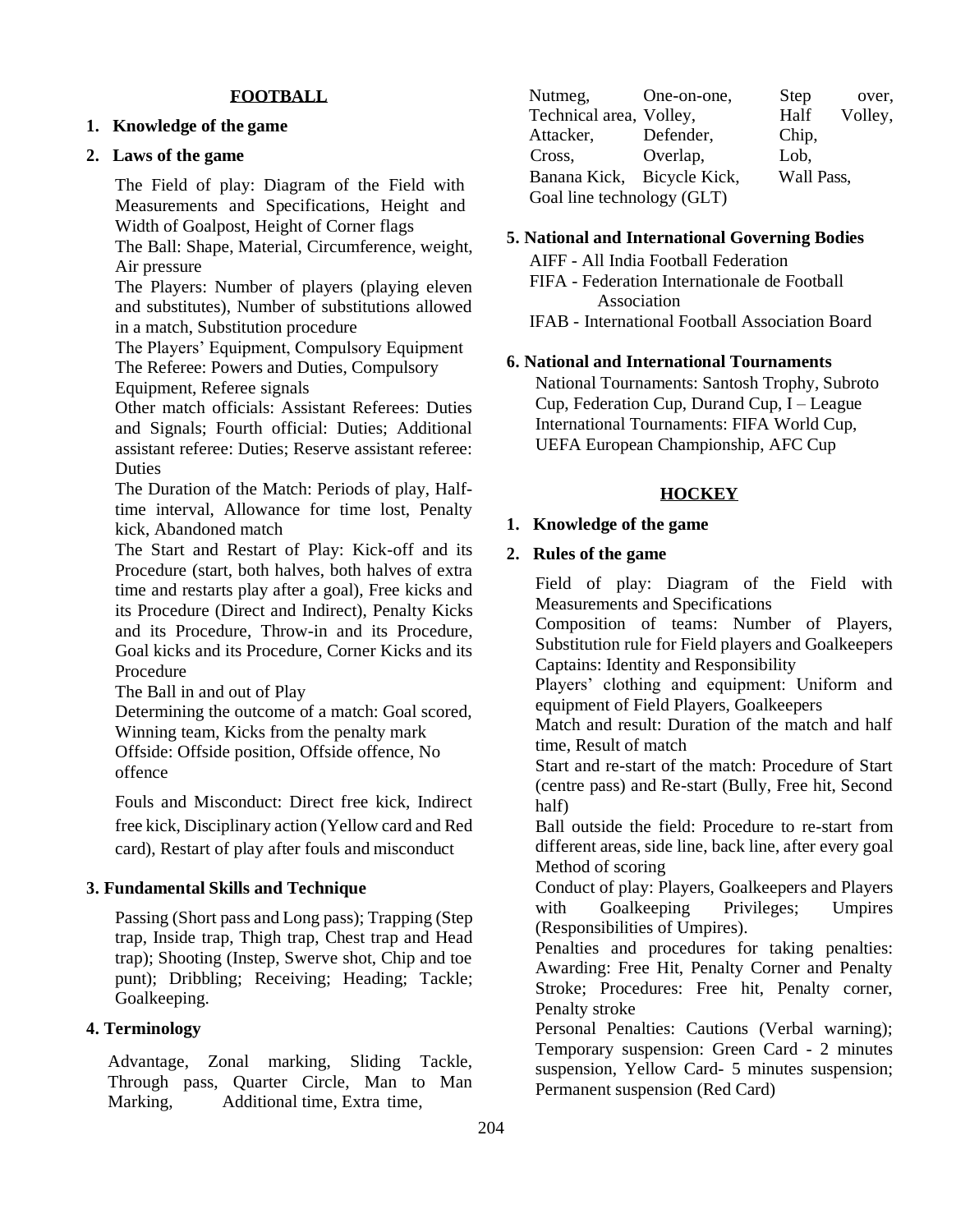#### **3. Equipment Specifications**

Field Equipment: Goal-post: (side board, back board and net); Flag post

Hockey Stick (Specification and Properties) Ball: Shape, Material, Circumference, Weight, Colour

#### **4. Fundamental Skills and Technique:**

Passing (Push, Drive and Sweep) Trap (Upright stop & Flat stop) Dribbling (Straight dribble, Loose dribble, Indian dribble, Dribbling pull back, One hand dribble: right hand and reverse side) Shooting, Goalkeeping.

#### **5. Terminology**

| Forehand,               | Playing Distance, Tackle, |             |
|-------------------------|---------------------------|-------------|
| Back Stick,             | Dangerous Play,           | Field Goal, |
| Obstruction,            | Raised Ball,              | High Stick, |
| Hooking,                | Reverse stick,            | Push,       |
| Scoop, Advantage Flick, |                           | High ball,  |
| Shooting circle,        | Under cutting,            | Jab.        |
| Foot.                   | Give-and-go,              | Carry the   |
| ball,                   | Centre pass,              | Back pass,  |
| Reverse hit,            | Rebound,                  | Rusher,     |
| Long corner,            | Through pass,             | Stroke,     |
| Cross,                  | 16-yard hit,              |             |

#### **6. National and International Governing Bodies**

FIH - Fédération Internationale de Hockey (French)

IHF - Indian Hockey Federation

### **7. National and International tournaments**

National Tournaments: All India Gurmeet Memorial Hockey Tounament. Chandigarh, All India Chhatrapati Shivaji Hockey Tournament. Delhi, All India Indira Gold Cup Hockey Tournament, Jammu.

International Tournaments: Sultan Azlan Shah Hockey Tournament, World Hockey Cup, Champions Trophy.

#### **BASKETBALL**

#### **1. Knowledge of the game**

#### **2. Rules and Regulations of the Game**

Court: Diagram of the court with Dimensions and Specifications, Meaning of Court areas, lines, circle, semi-circle, position of the scorer's table and substitution chairs.

Equipment needed to conduct the game

Teams: Definition, Rules, Players uniform Injured players Captain and Coaches: Duties and powers

Duration of Play

Playing time, Tied score and Extra periods

Status of the ball: Ball Live, Ball Dead

Jump ball and Alternating possession: Jump ball: Definition, Procedure and Situations; Alternating possession: Definition and Procedure

How the ball is played: Definition and Rule

Control of Ball: Definition, Team Control: Continues and Ends

Goal: When made and its value, Definition, Rule of scoring

Throw-in, time-out, substitution: Definition, Rules and procedures.

Game Lost by Forfeit, default, violation: Rules and Penalty

Player out of bounce and Ball Out of Bounds: Definition and Rule

Dribbling: Definition, a dribble starts, a dribble ends, rule for dribbling

Travelling: Definition, Pivot

Closely Guarded Player: Definition and Rule

3 Seconds rule, 8 Seconds rule, 24 Seconds rule and procedure

Ball returned to backcourt: Definition, Rule and Penalty

Goaltending and Interference: Definition and rule; Meaning and penalty of Interference; Penalty for The Respective Violations.

Fouls – Definition; Personal Foul, Double Foul - Definition and Penalty; Technical Foul: Rules of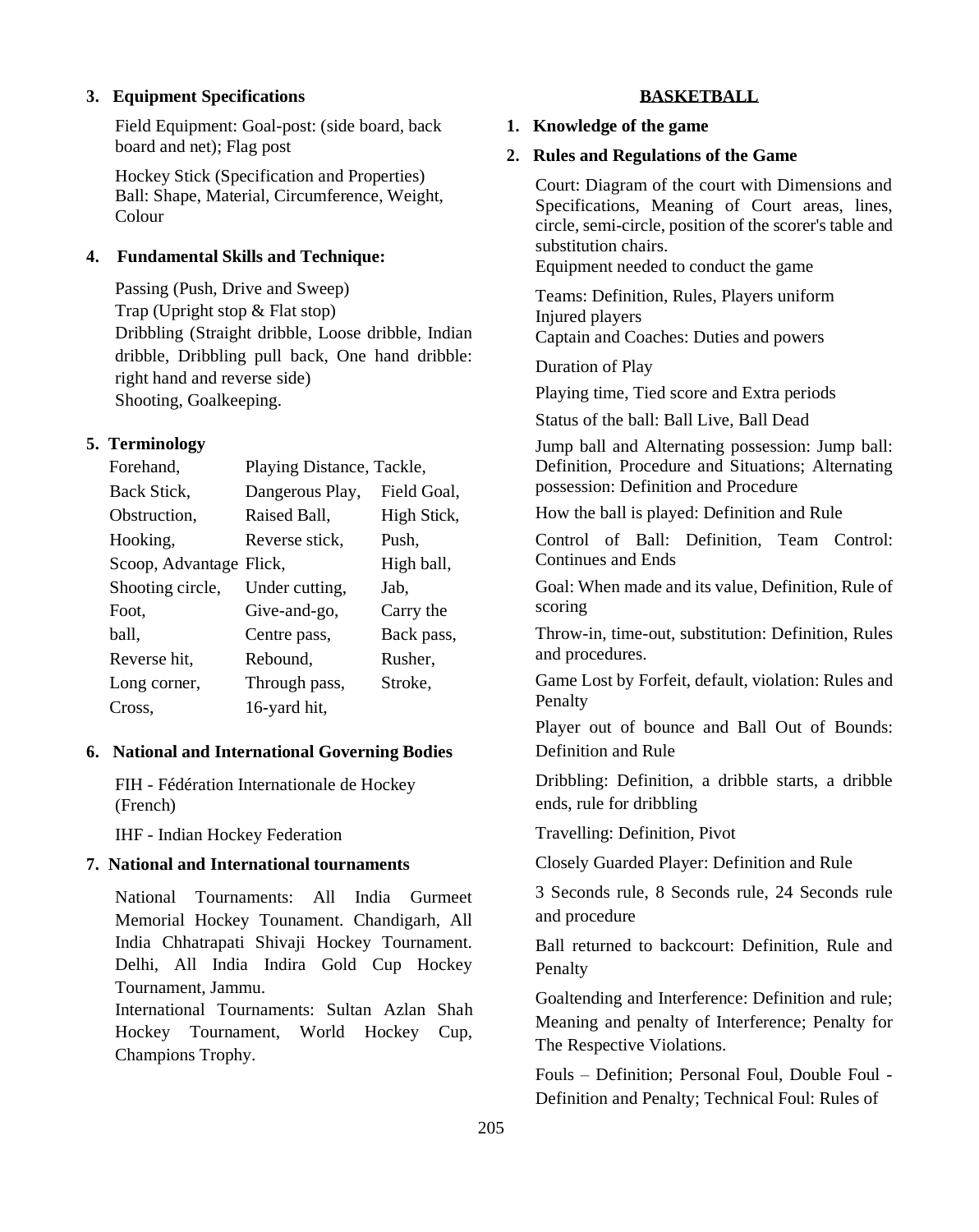conduct, Violence, Definition and Penalty; Unsportsmanlike Foul, Disqualifying foul - Definition and Penalty

Fighting - Definition, Rule and Penalty; Penalty for the respective Fouls; Five fouls by a player; Team fouls: Definition and Rule.

Contact: General principles: Cylinder principle, Principle of verticality, Legal guarding position, Guarding a player who controls the ball, Guarding a player who **does not** control the ball, A player who is in the air, Screening (Legal and Illegal), Charging, Blocking, No charge semi-circle areas, Contacting an opponent with the hand(s) or  $arm(s)$ , Holding, Pushing

Free Throws - Definition, Rule and Penalty Duties and Powers of: Officials, Table officials and Commissioner; Referee; Scorer and Assistant Scorer; Timer; Short clock operator

#### **3. Fundamental Skills and Technique**

Dribbling (high dribble, change of pace, crossover, between the legs and behind the back)

Passing (chest pass, bounce pass, baseball pass, outlet pass and no-look pass)

Shooting (layup, jump shot, hook shot, free throw, bank shot and slam dunk)

Defence (man to man defence, zone defence and combination defence)

Offence (early offence, set offence, motion offence, zone offence and spread offence)

Rebounding (Offensive and Defensive)

Pivot

#### **4. Terminology**

| Drive,         | Fake,           | Fast Break, |
|----------------|-----------------|-------------|
| Blocking,      | Charge,         | Carry,      |
| Screen,        | Double Dribble, | Travel,     |
| Triple Threat, | Ball Handler,   | Dead Ball,  |
| Front Court,   | Loose Ball,     | Held Ball,  |
| Dunk,          | Field Goal,     | Alley-Oop,  |

| Back Court,  | Press,           | Box out.    |
|--------------|------------------|-------------|
| Double foul, | Jump stop,       | Timeout     |
| Air ball,    | Jump ball,       | Game clock, |
| Block,       | Possession arrow |             |

## **5. National and International Governing Bodies of Basketball**

BFI - Basketball Federation of India FIBA - Federation Internationale De Basketball

#### **6. National and International tournaments**

National Tournaments:

Youth National Basketball Championships, Federation Cup Basketball Championship, UBA Pro Basketball League International Tournaments: FIBA World Championship, European Basketball championship, FIBA Asia Championship

#### **VOLLEYBALL**

#### **1. Knowledge of the game**

#### **2. Rules of the game**

Playing Area: Diagram of the Play Area with Measurements and Specifications; Diagram of Net, Antenna and Posts with measurements and specifications

Ball: Shape, Material, Weight, Circumference, Air Pressure

Composition of teams

Players equipment and forbidden objects

Team Leaders: Responsibility of Captain, Coach and Assistant coach

Playing Format: To score a point, To win a set, To win the match

Structure of Play: The Toss, Official warm-up session, Team starting line-up, Positions and Positional fault, Rotation and Rotation fault

States of Play: Ball in play, Ball out of play, Ball "IN", Ball "OUT"

Playing the ball: Team Hits, Characteristics of the hit, Faults in playing the ball, Ball at the net, Ball crossing the net, Ball touching the net, Ball in the net.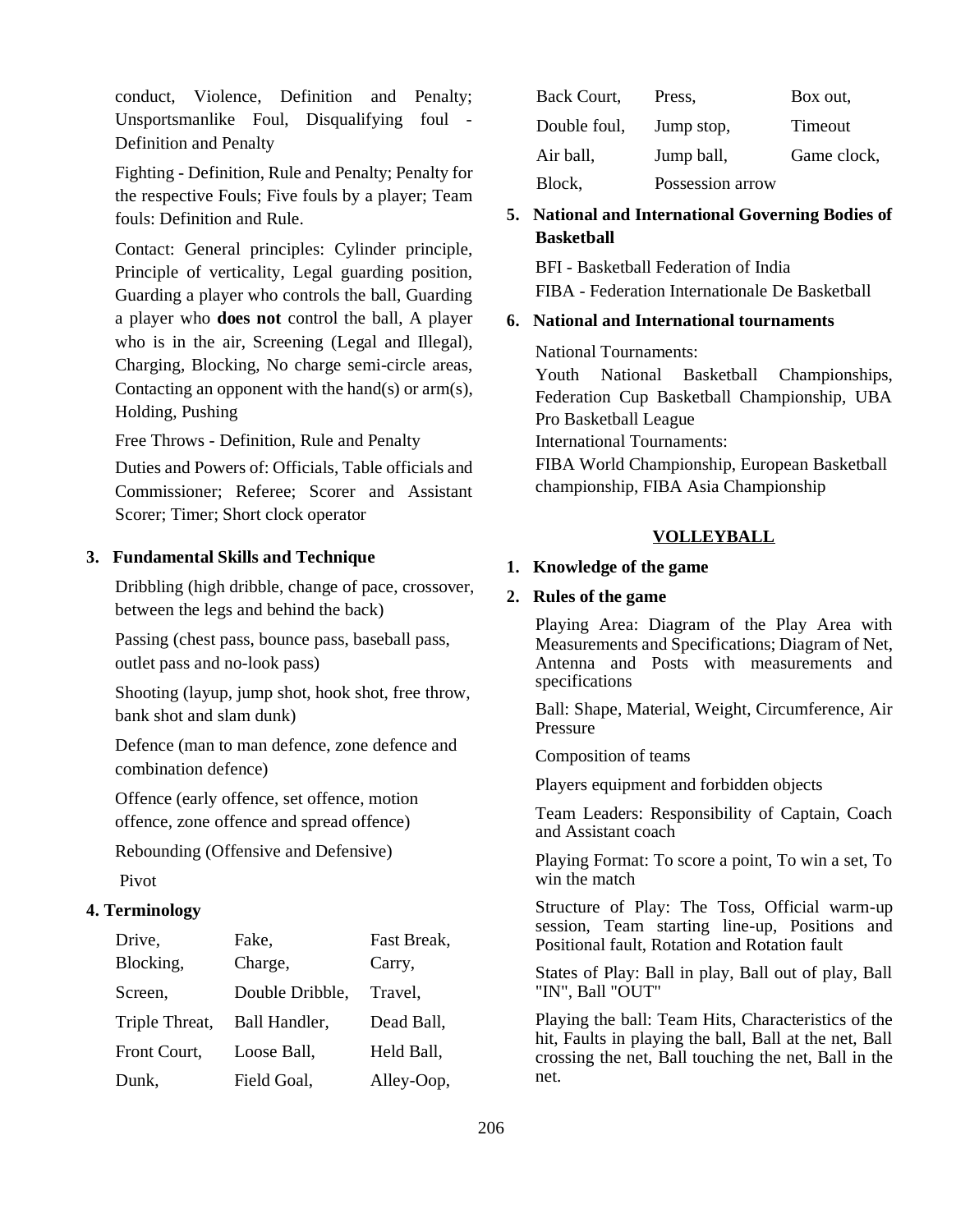Player at the net: Reaching beyond the net. Penetration under the net, Contact with the net, Player's faults at the net

Service: First service in a set, Service order, Authorization of the service, Execution of the service, Screening, Faults made during service, Serving faults and Positional faults

Attack hit: Characteristics, Restrictions, Faults

Block: Blocking, Block contact, Blocking within the opponent's space, Block and team hits, Blocking the service, Blocking faults

Interruptions, Delays and Intervals: Interruptions (meaning); Number of regular game interruptions; Sequence of regular game interruptions; Request for regular game interruptions;

Time-outs and Technical time-outs

Exceptional game interruptions: Injury/illness, External interference, Prolonged interruptions

Substitution: Limitation, Exceptional, Expulsion/disqualification, Illegal, Procedure, Improper request

Game delays: Types of delays, Delay sanctions

Intervals and change of court

Libero player: Designation of the Libero, Equipment, Actions involving the libero, Redesignation of a new libero

Participants' conduct: Sportsmanlike conduct, Fair play

Misconduct and its sanctions: Minor misconduct, Misconduct leading to sanction, Sanction scale,

Cards used: Warning (Verbal and Yellow card); Penalty (Red card); Expulsion (Red plus Yellow card jointly); Disqualification (Red plus Yellow card separately)

Referees: Composition, Procedures, Location, Authority and Responsibilities of: First referee, Second referee, Scorer, Assistant scorer, Line judges.

#### **3. Fundamental Skills and Techniques**

Service (Underhand, Topspin, Float, Jump serve and Jump float)

Pass (Underarm pass and Overhand pass)

Set (Overhead and Bump)

Attack/spike (Backcourt, Line and cross-court shot, Dip, Block-abuse, Off-speed hit, Quick hit, Slide and Double quick hit)

Block (Single block, Double block and Triple block)

Dig

#### **4. Terminology**

| Back row attack,     | Block assist,              | Side out,  |
|----------------------|----------------------------|------------|
| Blocking error,      | Floater,                   | Two set,   |
| Extension roll,      | Free ball,                 | Joust,     |
| Overlapping,         | Back set,                  | Carry,     |
| Closing the block,   | Ball down,                 | Quick set, |
| Serving zone,        | Defence zone, Attack zone, |            |
| Foot fault,          | Net violation, Trap set,   |            |
| Reading an opponent, |                            |            |
| Cross-court attack   |                            |            |

## **5. National and International Governing Bodies of Volleyball**

VFI - Volleyball Federation of India

FIVB - Federation International De Volleyball

#### **6. National and International tournaments**

National Tournaments: Indian Volleyball League, Federation Cup, Poornima Trophy

International Tournaments: World Championship, World Cup Volleyball, Super Challenge Cup

#### **BADMINTON**

## **1. Knowledge of the game**

#### **2. Rules of the game**

Court: Diagram of the court with Measurements and Specifications, Court equipment (Posts and Net)

Shuttle: Dimensions and Specifications, Testing a shuttle for speed

Racket: Diagram of the racket with Measurements and Specifications

Toss: Procedure

Scoring system

Change of ends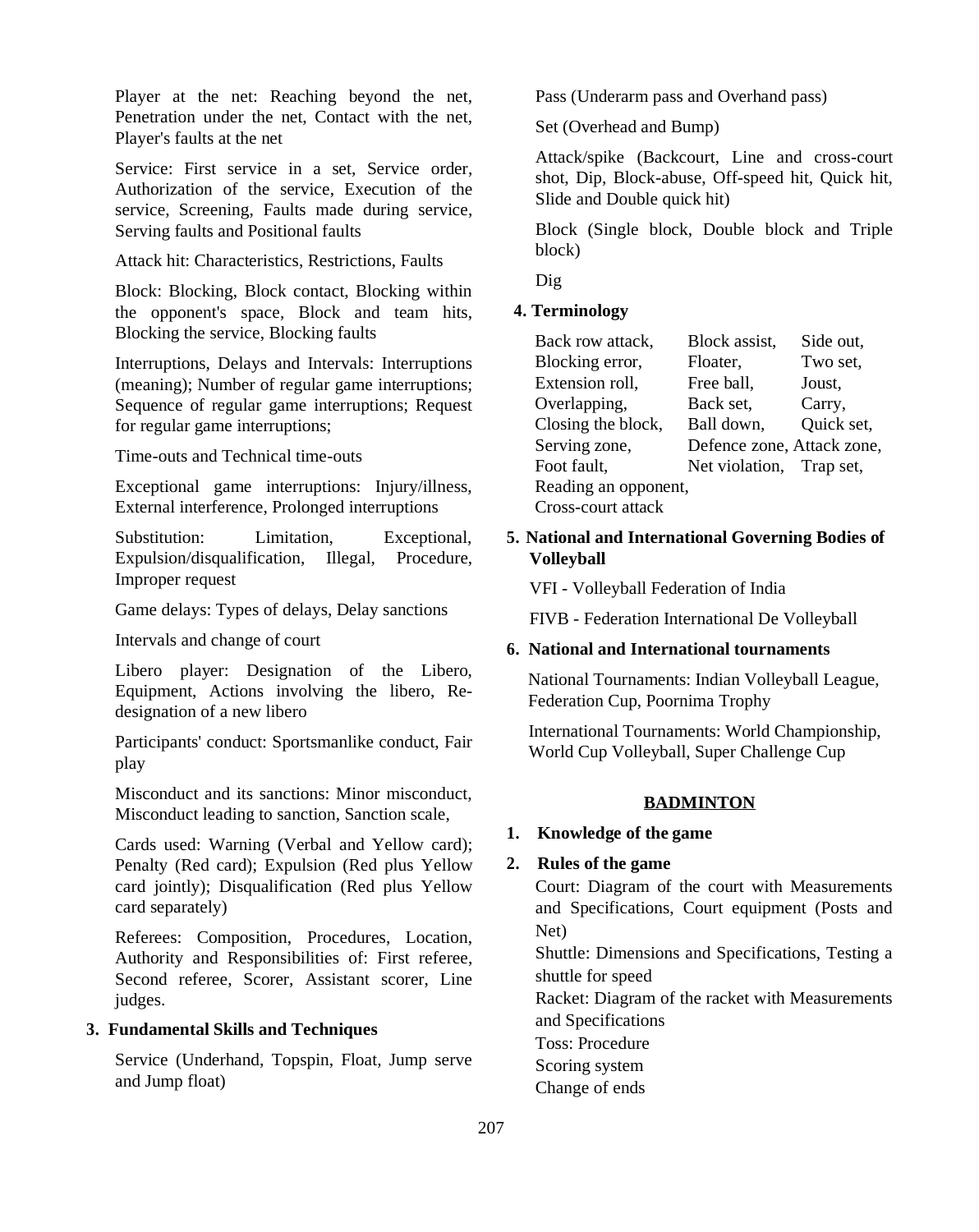Service: Singles (serving and receiving courts); Doubles: Serving and receiving courts, Order of play and position on court, Scoring and serving, Sequence of serving

Service court errors

Lets

Shuttle not in play

Continuous play, Misconduct and Penalties Officials duties and appeals: Referee, Umpire, Service judge, Line judges

## **3. Fundamental Skills**

Grip (Forehand grip and Backhand grip) Footwork Serve (High serve, Low serve, Flick serve) Strokes (Overhead forehand stroke, Overhead backhand stroke, Underarm forehand stroke and Underarm backhand stroke)

Shots (Clearing/lobbing, Drop shots and Smash)

## **4. Terminology**

| Short serve           | Long serve  | Wide serve  |  |  |  |  |  |
|-----------------------|-------------|-------------|--|--|--|--|--|
| Service order,        | Love,       | All,        |  |  |  |  |  |
| Deuce.                | Forecourt,  | Mid-court,  |  |  |  |  |  |
| Rear court,           | Rally,      | Set.        |  |  |  |  |  |
| Rubber,               | Lunge,      | Clear lob,  |  |  |  |  |  |
| Half smash,           | Full smash, | Carry,      |  |  |  |  |  |
| Baseline smash,       | Drive.      | Push shot,  |  |  |  |  |  |
| Tumbling net shot,    | Net kill,   | Net lift    |  |  |  |  |  |
| Hairpin net shot,     | Alley,      | Back alley, |  |  |  |  |  |
| Follow through,       | Court.      | Wood shot   |  |  |  |  |  |
| Flick,                | Bird,       |             |  |  |  |  |  |
| Singles footwork base |             |             |  |  |  |  |  |

## **5. National and International Governing Bodies of Badminton**

BAI - Badminton Association of India

BWF - Badminton World Federation

## **6. National and International tournaments**

National Tournaments: Indian Open Badminton Championship, Senior National Badminton championship International Tournaments: World Championship,

Thomas Cup

### **PART 2: INTERNAL ASSESSMENT (100 marks)**

*Practical work will be assessed in two parts as follows:*

- *(i) Assessment by the Teacher(s).*
- *(ii) Assessment by an External Examiner.*

## **1. Work to be assessed by Teacher (s) - 50 marks.**

The skill and performance of the candidates will be assessed by the teacher(s), responsible for preparing the candidates for the examination, in two of the following games and activities of their choice:

Athletics, cricket, hockey, football, handball, volleyball, softball, basketball, tennis,badminton, swimming, dancing, gymnastics, yoga, boxing, wrestling, judo and karate, table tennis, kho-kho and kabaddi.

## **2. Work to be assessed by the External Examiner - 50 marks**

The assessment of the work of the candidates by the External Examiner will be in two parts:

A. Physical efficiency tests.

B. Specialization tests.

## **A. Physical Efficiency Tests**

The following tests to evaluate the physical fitness of candidates will be organized and conducted in the presence of the External Examiner**. Tests should be carried out over the duration of two days.**

## *(a) Test 1*

50 metre run. Standing start. Timings to be taken to the nearest tenth of a second (weather should be relatively windless without extremes of temperature).

## *(b) Test 2*

Standing long jump. A flat non-slip surface should be used. The candidates should stand with toes just behind the take-off line and jump when ready. After making a preliminary swing with the arms, the candidate swings them forward vigorously, springing with both feet simultaneously to land as far forward as possible. Distance jumped, to be measured in centimeters.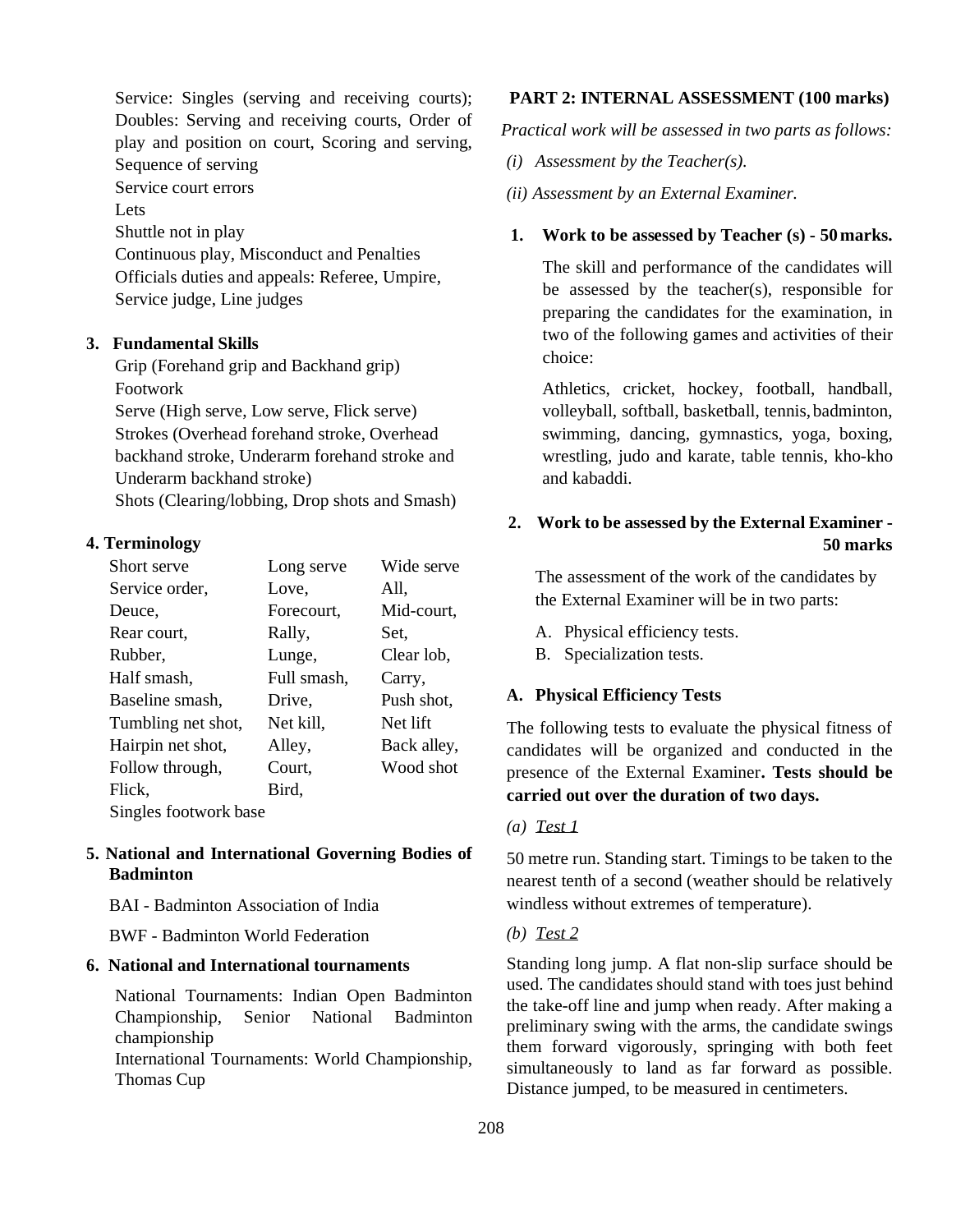### *(c) Test 3*

Distance run - 1000 meters run for boys, 600 meters run for girls. Time to be taken to the nearest second.

- *(d) Test 4*
- (i) Floor push-ups for boys The boys take a frontleaning position with body supported on hands and balls of feet; the arms are straight and at right angle to the body. He then dips or lowers the body so that the chest nearly touches the floor, he then pushes back to the starting position by straightening the arms and repeats the procedures as many times as possible. The arms must be completely extended with each push-up; the body must be held straight throughout. Scoring consists of the number of correct push-ups.
- (ii) Push-ups for girls -- This is executed from a stall bar bench or a stool 32cm high by 50 cm long and 35 cm wide. It should be placed on the floor about 15 cm from a wall so that the subjects will not take a position too far forward. The girl should grasp the outer edges of the bench, or stool, at the nearest corners and assume the front-leaning rest position, with the balls of her feet on the floor and with her body and arms forming a right angle. She should then lower her body so that the upper chest touches the near edge of the bench or stool, then raise it to a straight arm position as many times as possible. The girl's body should be held straight throughout. If the body sways or arches, if the subject does not go completely down or does not push completely up, half credit is given (up to 4 half credits).
- *(e) Test 5*

Shuttle run. A flat course of 10 meters is required to be measured between two parallel base lines. Behind each base line, as a semicircle 50 cm radius with centre on the base line is required to be marked. Two wooden blocks (10x5x5 cm) are to be placed in the far semicircle. The candidate stands with feet behind the base line, and on a signal, runs to the far line and picks up one block which the candidate places in the starting semicircle when he/she returns. Then turning without a rest, they run back to retrieve the second block and carry it back across the finish line.

*(f) Test 6*

30 - second sit-ups. The candidate lies with his/her back on a mat or flat surface, feet about 30 cm apart and knees flexed at right angles. The candidate's hands with fingers interlocked are placed behind the head. A partner holds the candidate's feet in contact with the mat or floor. On the signal "Go" the candidate sits up to touch the knees with his/her elbows. Without pause he/she returns to his/her starting position and immediately sits up again. The number of sit-ups completed in 30 seconds are to be counted.

#### **B. Specialization Tests**

Candidates will be tested in the presence of an External Examiner, in **one** of the following activities listed below:

- (a) Athletics (b) Gymnastics (c) Swimming
- (d) Dancing (e) Yoga.
- (a) **Athletics**  The candidates will choose any two of the following events in which they wish to be tested:
	- *(i) Track events*

Boys - 100 m, 200m, 400m, 800m and 1500m.

Girls - 50m, 100m, 200m and 800m.

*(ii) Fields events*

Boys - long jump, high jump, hop-step-and-jump, pole vault, shot puts, discus and javelin throw.

Girls - long jump, high jump, shot put (8 lbs.) and throwing the softball.

- (b) **Gymnastics**  The candidates will be tested infour exercises using any two of the following apparatus of their choice:
	- (i) Ground/mat work

Boys - Front roll, back roll, cartwheel, headspring, handspring, handstand, and somersault.

Girls - Ballet, flexibility and agility movements -- the front split, the pirouette, the toe stand, the ballet touch, the body sweep, the arabesque, the single- leg balance, the balance; front roll, back roll, cartwheel.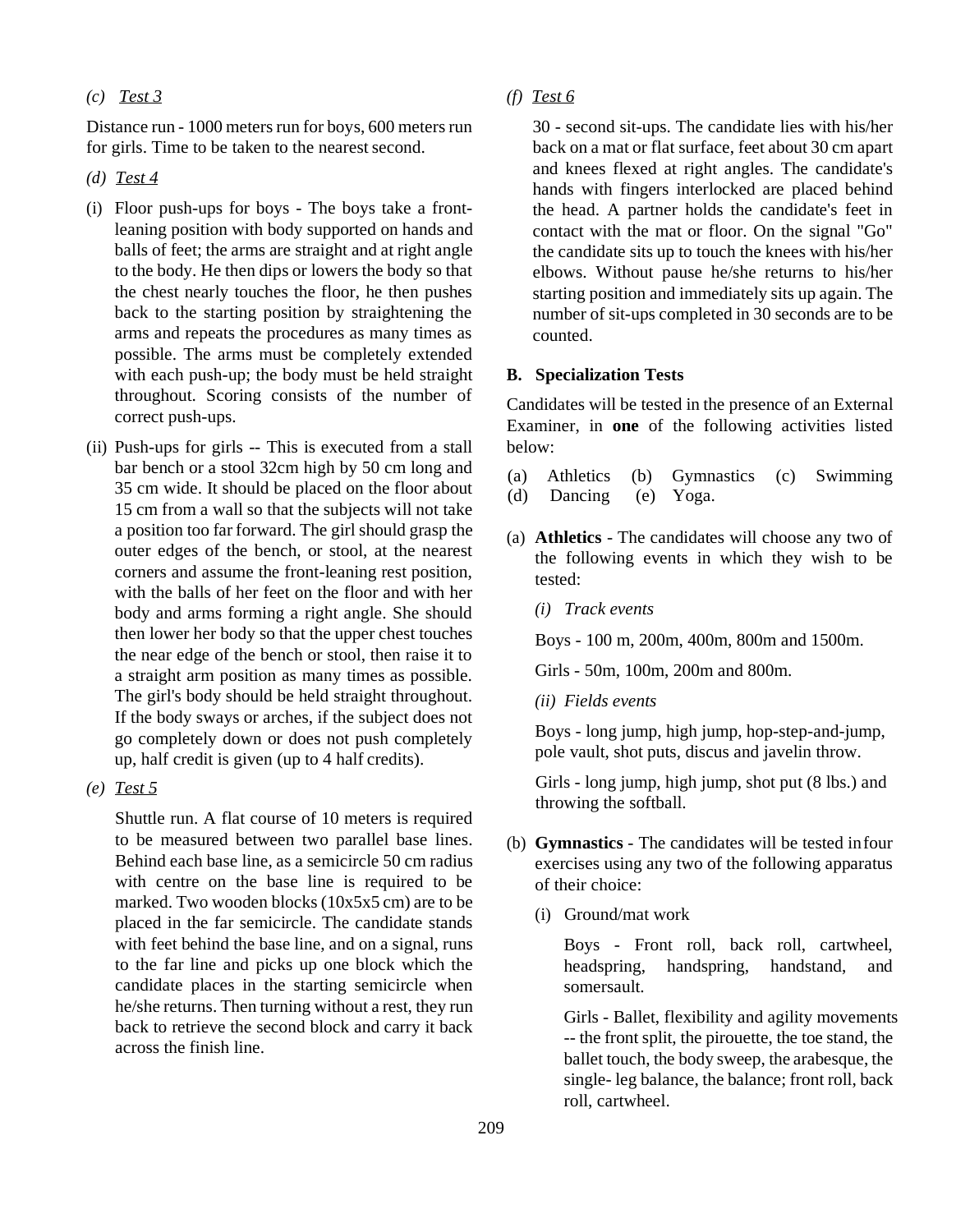(ii) The balance beam - (girls only)

Mounts - The straight arm support mount, the squat mount, the one knee mount, and the crotch seat mount. Poses and Movements, walking the beam, the pivot, the pirouette turn, jumping on the beam. Dismounts -- the sideseat dismount, the front vault dismount.

(iii) Parallel bars

Boys - The straight arm support, the straddle seat, the back roll to a straddle-seat, the shoulder balance, the single-let flank dismount, the double-leg flank dismount.

Girls - The straight arm support, swinging, the straddle seat, the forward roll.

(iv) Vaulting Horse

Boys - The side vault, the through vault, the straddle vault, the head spring vault. High horse - the side vault, the through vault, the straddle vault. Long horse -- the through vault, the straddle vault.

Girls - The side vault, the squat stand dismount, the straddle vault, the straddle stand, the head spring vault.

(v) Horizontal bar - (boys only)

Upward swing and dismount, swinging to mount and dismount, swinging and changing hands to face opposite direction.

(c) **Swimming** - The candidates will be tested in any two of the following of their choice.

*Boys* - Freestyle - 50m, 100m, 200m and 400m;

Breast stroke - 50m, 100m;

Backstroke - 50m, 100m;

Butterfly stroke - 50m, 100m;

Diving - standing one-leg dive, standing semicrouch dive, standing stationary dive, the front jump dive from the springboard.

*Girls* - Freestyle - 50m, 100m and 200m;

Breast stroke - 50m, 75m;

Backstroke - 50m, 75m;

Butterfly stroke - 50m, 75m;

Diving - standing one-leg dive, standing semicrouch dive, standing stationary dive, the front jump dive from the springboard.

- (d) **Dancing**  The candidates will be required to give a performance of any *two* of the following dances/movements, of their choice, with suitable accompaniments:
	- (i) Combination of dance movements and groundmat work.
	- (ii) Indian dancing -- Bharatanatyam, Kuchipudi, Kathakali, Kathak, Manipuri, Bhangra, any other folk dance.
	- (iii) Western dancing -- ballet; ballroom dancing waltz, foxtrot, tango, samba, Charleston. square dancing; pop-dancing - jitterbug, twist, rock and roll.
- (e) **Yoga**  The candidates will be tested in any *four*of the following. asanas.

Ugrasam, dhamrekhasan, singhasan, ultanmandhukasan, kukutasans, naunli, kapala, bhathi, shavasan, shirashasan, shalabhasan, bakasan and mayurasan.

## **METHOD OF ASSESSMENT BY TEACHERS**

The teacher(s) will assess the candidates, skill and performance in the two games and activities of their choice. They will mark the candidates out of 50 marks as follows:

*Marks*

| (a) Achievement of skills and performance   | 30 |
|---------------------------------------------|----|
| (b) Attendance                              | 05 |
| (a) Development in voluntary and intremural |    |

- (c) Participation in voluntary and intramural activities 10
- (d) Representation of the School at different levels - Inter-School, District, State 05

#### **Achievement of skills and performances**

In assessing the achievement of skills and performances, the following factors should be considered: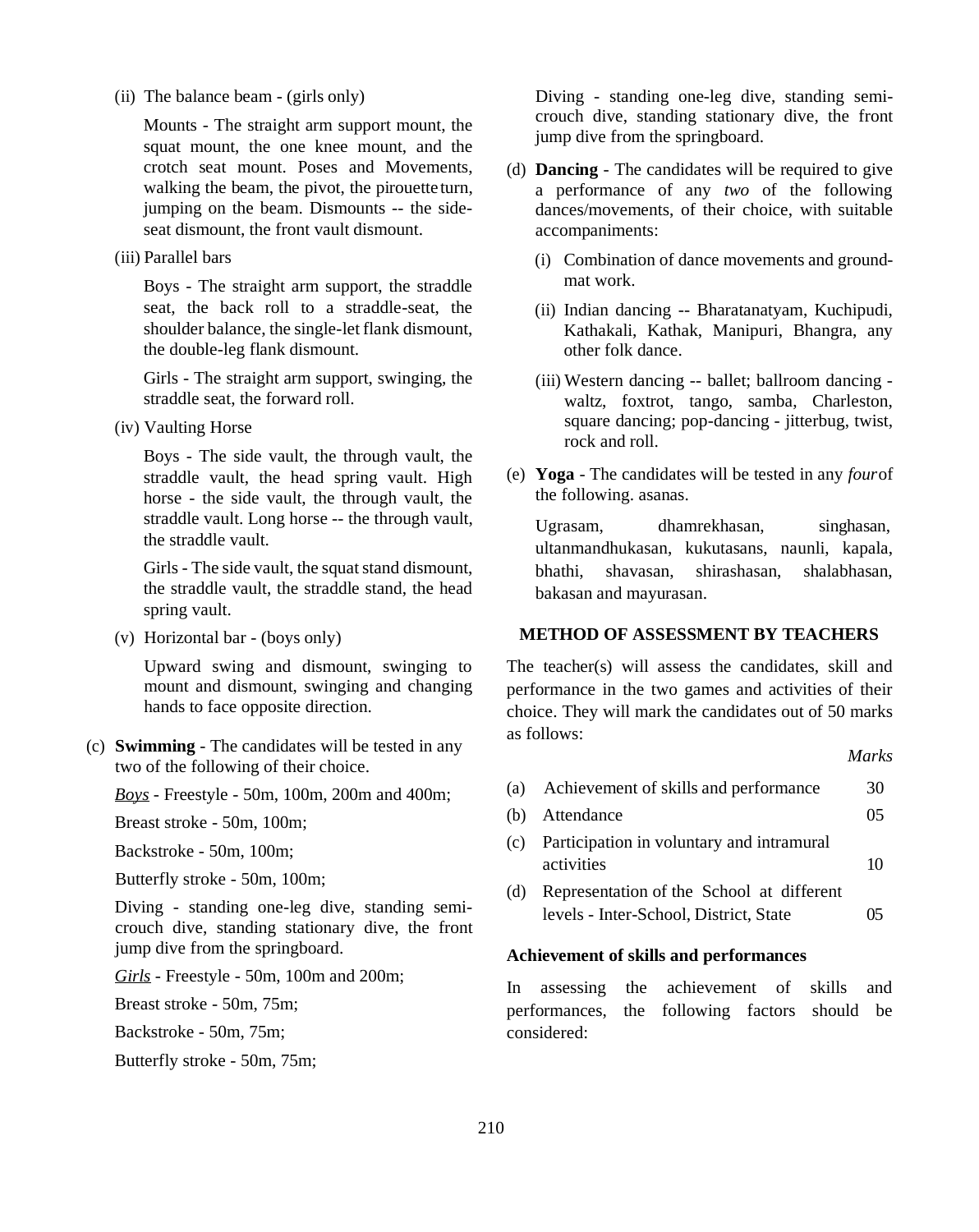| (a) <b>Team games</b> (See para 2, Section B) | <b>Marks</b> |
|-----------------------------------------------|--------------|
| (i) Ability in fundamental skills             | 15           |
| (ii) Ability in a particular skill            | 05           |
| (iii) Utilisation of fundamental              |              |
| skills during a game                          | 05           |
| (iv) Offensive and defensive skills           | 05           |

#### **(b) Athletics**

The actual performance of the candidates should be tested in the events chosen by him/her and assessed according to the five-point grading system given below:

|                   | <i>Marks</i> |
|-------------------|--------------|
| $A - Excellent$   | $26 - 30$    |
| B - Very Good     | 21-25        |
| $C - Good$        | 16-20        |
| $D - Average$     | $11 - 15$    |
| E - Below Average | $10 \&$ less |
|                   |              |

### *(c)* **Swimming** *Marks*

(i) Ability in basic skills 15

e.g. breathing, floating, arm movements, combined elementary movement, changing body positions and directions and treading water

| (ii) Ability in stroke skills               | 05           |
|---------------------------------------------|--------------|
| (iii) Ability in diving skills              | 05           |
| (iv) Speed and endurance                    | 05           |
| $(d)$ Dancing                               | <i>Marks</i> |
| (i) Ability to keep rhythm                  | 10           |
| (ii) Expression and grace of movements      | 08           |
| (iii) Ease of performance                   | 08           |
| (iv) Endurance                              | 04           |
| $(e)$ Gymnastics                            | Marks        |
| (i) Willingness to perform                  | 05           |
| (ii) Knowledge of sequence $\&$ performance |              |
| of exercise                                 | 15           |
| (iii) Form, grace and ease of performance   | 05           |
| (iv) Landing or recovery technique          | 05           |
|                                             |              |

|            | $(f)$ Boxing, Wrestling, Judo and Karate                                                   | <b>Marks</b> |
|------------|--------------------------------------------------------------------------------------------|--------------|
|            | (i) Courage, confidence, self-reliance                                                     |              |
|            | <i>&amp;endurance</i>                                                                      | 10           |
|            | (ii) Foot work/holds                                                                       | 04           |
|            | (iii) Offensive techniques                                                                 | 08           |
|            | (iv) Defensive techniques                                                                  | 08           |
| $(g)$ Yoga |                                                                                            | <i>Marks</i> |
| (i)        | Ability to assume the posture/activity                                                     | 10           |
| (i)        | Knowledge of sequence for final                                                            |              |
|            | pose/activity                                                                              | 10           |
|            | (iii) Perfection in posture/activity with                                                  |              |
|            | grace $\&$ poise                                                                           | 05           |
|            | (iv) Performing a post activity with ease $\&$<br>maintaining it for a length of time with |              |

## **METHOD OF ASSESSMENT BY THE EXTERNAL EXAMINER**

relaxation 05

#### **Physical Efficiency Tests**

The External Examiner will assess the performance of the candidates in the physical efficiency test in accordance with the Performance Table at AppendixA attached. He/she will mark the candidates out of 30 marks based on his assessment.

#### **Specialisation Tests**

The External Examiner will assess the performance of the candidates in the activity that they have chosen for specialisation (See (ii) Specialisation Tests) out of 20 marks. The basis of his/her assessment for each activity is given in the ensuing paragraphs.

#### **(a) Athletics**

The candidates will be assessed in their performance in any *two* of the events of their choice as given in the syllabus, in accordance with the table attached as Appendix B.

### **(b) Gymnastics**

The candidates will be assessed in their performance in *four* exercises, to be nominated by the External Examiner, using any two apparatus of the candidates' choice. The External Examiner will give marks for each exercise as follows: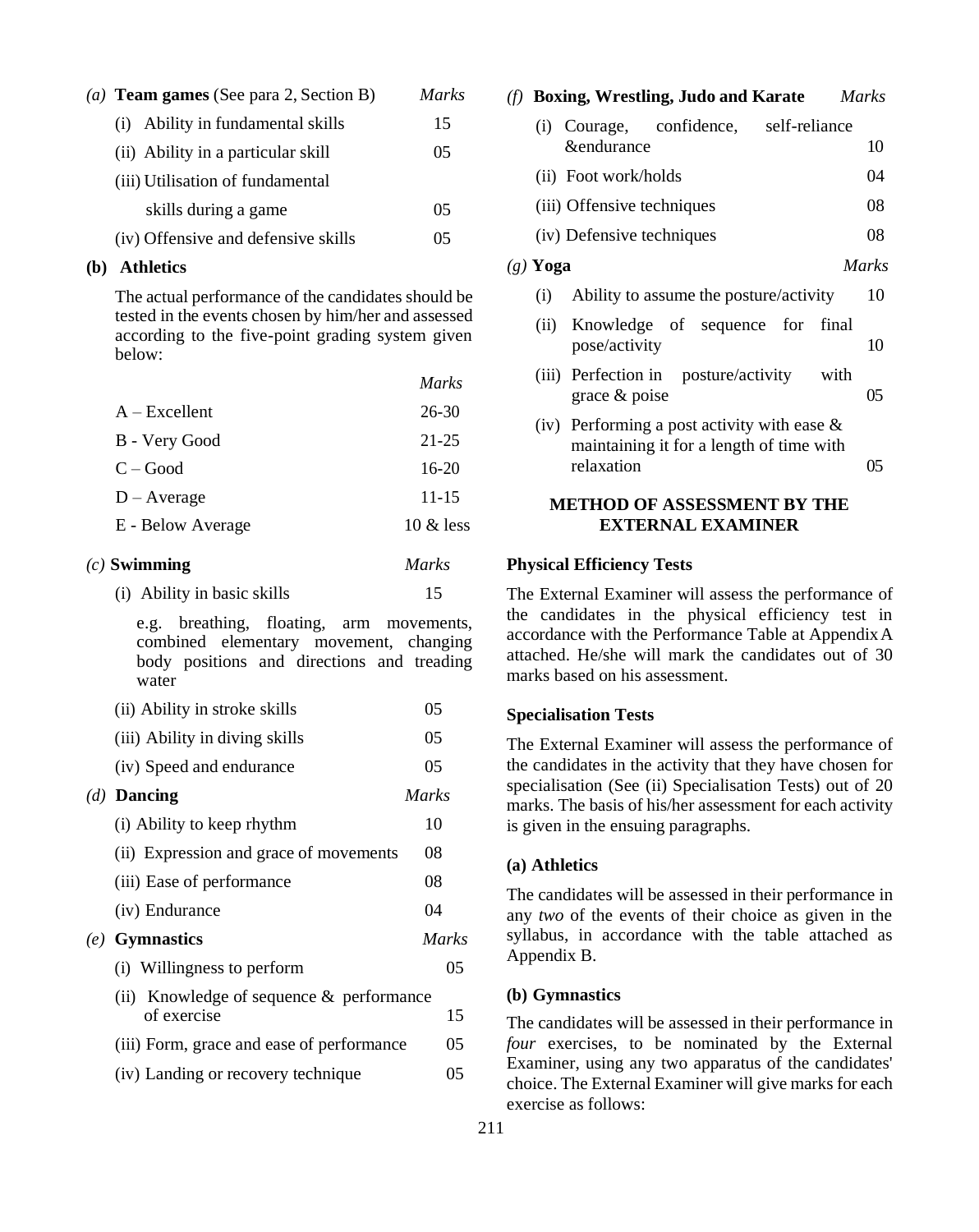|                                                                       | Marks |
|-----------------------------------------------------------------------|-------|
| (i) Perfect performance in form, grace and<br>timing                  | 05    |
| (ii) Satisfactory performance but for minor<br>fault in form & timing | 04    |
| (iii) Performance with poor form e.g. bent<br>knees, toes not pointed | 03    |
| (iv) No form or grace but knowledge of<br>performance of exercise     | 02    |
| (v) An attempt to perform                                             | 01    |

## **(c) Swimming**

The candidates will be assessed in any two of the events of their choice in accordance with the table given at Appendix D attached.

#### **(d) Dancing**

The candidates will be assessed in two dance performances of their choice as given in the syllabus. The External Examiner will mark them on each performance as follows:

| <i><u><b>Oualities</b></u></i>   | Marks |
|----------------------------------|-------|
| (i) Knowledge of the steps/poses | 04    |
| (ii) Grace and poise             | 02    |
| (iii) Rhythm and timing          | 02    |
| (iv) Endurance                   | റാ    |

## **(e) Yoga**

The candidates will be assessed in any four of the asanas given in the syllabus, to be nominated by the External Examiner. The External Examiner will mark the candidates in each asana as follows:

*Marks*

| (i) Perfect performance                                    | 05. |
|------------------------------------------------------------|-----|
| (ii) Satisfactory performance with minor error in<br>form  | 04  |
| (iii) Performance with poor form                           | 03. |
| (iv) No form but knowledge of how to perform<br>the asanas | 02  |
| (v) Poor form and knowledge of performance                 | 01  |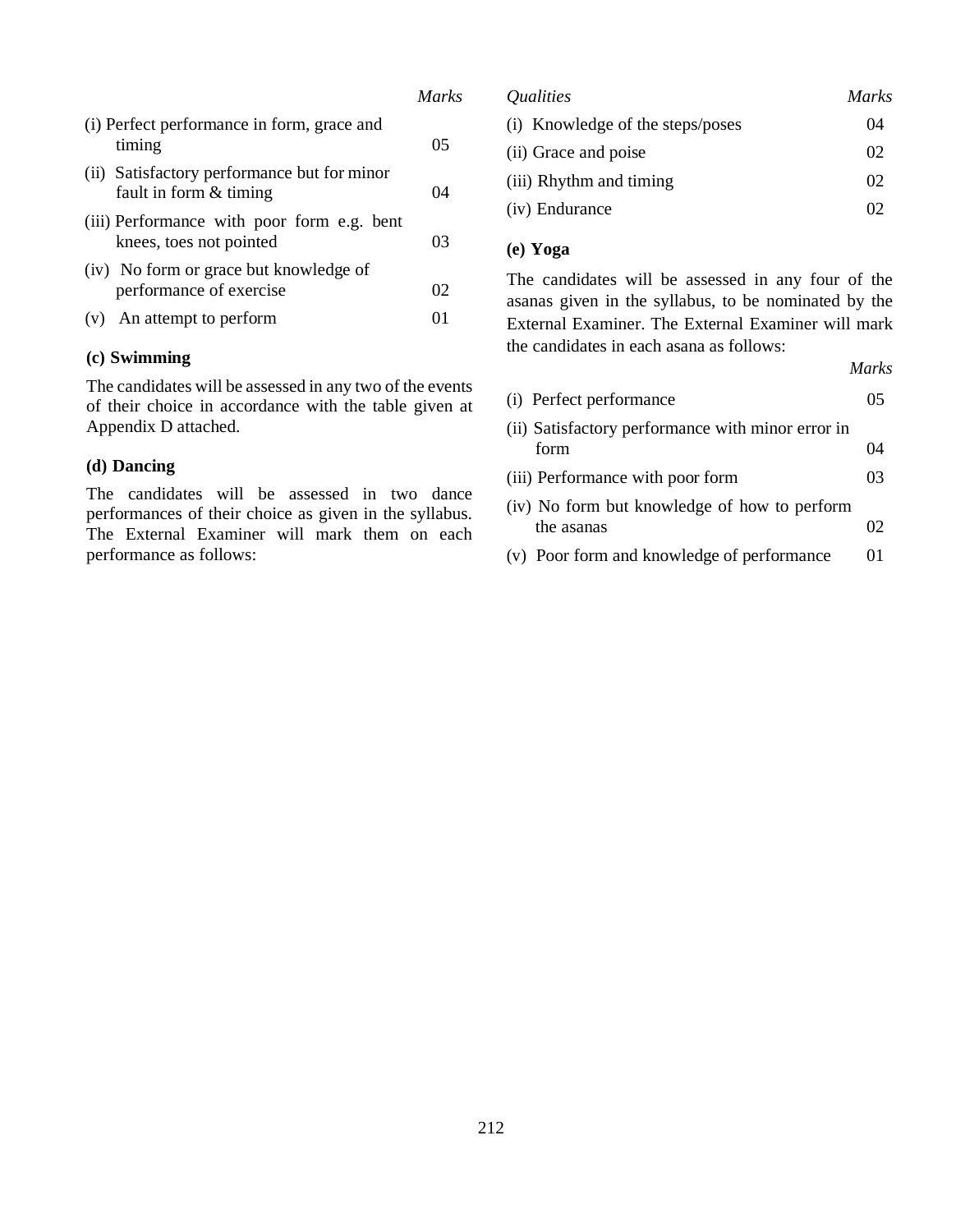## **APPENDIX A**

## **PERFORMANCE TABLE - PHYSICAL EDUCATION - PHYSICAL EFFICIENCY TESTS**

| <b>Marks</b>   | <b>Test No.1</b><br>50 m dash<br>(Timings in seconds and<br>tenths) |       |             | Test No.2<br><b>Standing long</b><br>jump<br>(Distance in cm) | Test No.3<br>Test No.4<br>Distance run<br>Push-ups<br>(Timings in min. and s)<br>(Numbers) |               |             | Test No.5<br><b>Shuttle run</b><br>(Timings in s and<br>tenths) |             |       | Test No.6<br>30<br>sit-ups<br>(Numbers) |       |
|----------------|---------------------------------------------------------------------|-------|-------------|---------------------------------------------------------------|--------------------------------------------------------------------------------------------|---------------|-------------|-----------------------------------------------------------------|-------------|-------|-----------------------------------------|-------|
|                | <b>Boys</b>                                                         | Girls | <b>Boys</b> | Girls                                                         | <b>Boys</b><br>1000m                                                                       | Girls<br>600m | <b>Boys</b> | Girls                                                           | <b>Boys</b> | Girls | <b>Boys</b>                             | Girls |
| 5              | 7.3                                                                 | 7.7   | 179         | 164                                                           | 4min 40s                                                                                   | 2min 45s      | 24          | 20                                                              | 10.4        | 11.0  | 22                                      | 15    |
| $\overline{4}$ | 7.4                                                                 | 8.0   | 172         | 152                                                           | $4min\ 50s$                                                                                | 2min 55s      | 16          | 12                                                              | 10.7        | 11.3  | 20                                      | 13    |
| 3              | 7.6                                                                 | 8.3   | 165         | 146                                                           | 5min                                                                                       | $3min$ 05s    | 10          | 6                                                               | 11.0        | 11.6  | 18                                      | 11    |
| $\overline{2}$ | 7.9                                                                 | 8.6   | 158         | 139                                                           | $5min$ 10s                                                                                 | $3min$ 15s    | 6           | 3                                                               | 11.3        | 11.9  | 16                                      | 9     |
|                | 8.3                                                                 | 8.9   | 151         | 129                                                           | $5\text{min}$ 20s                                                                          | 3min 25s      | 3           |                                                                 | 11.7        | 12.2  | 13                                      | 6     |

\* Note: For timings in between or higher than those indicated in the table the lower mark should be given.

For distances in between or lower than those indicated in the table the lower mark should be given.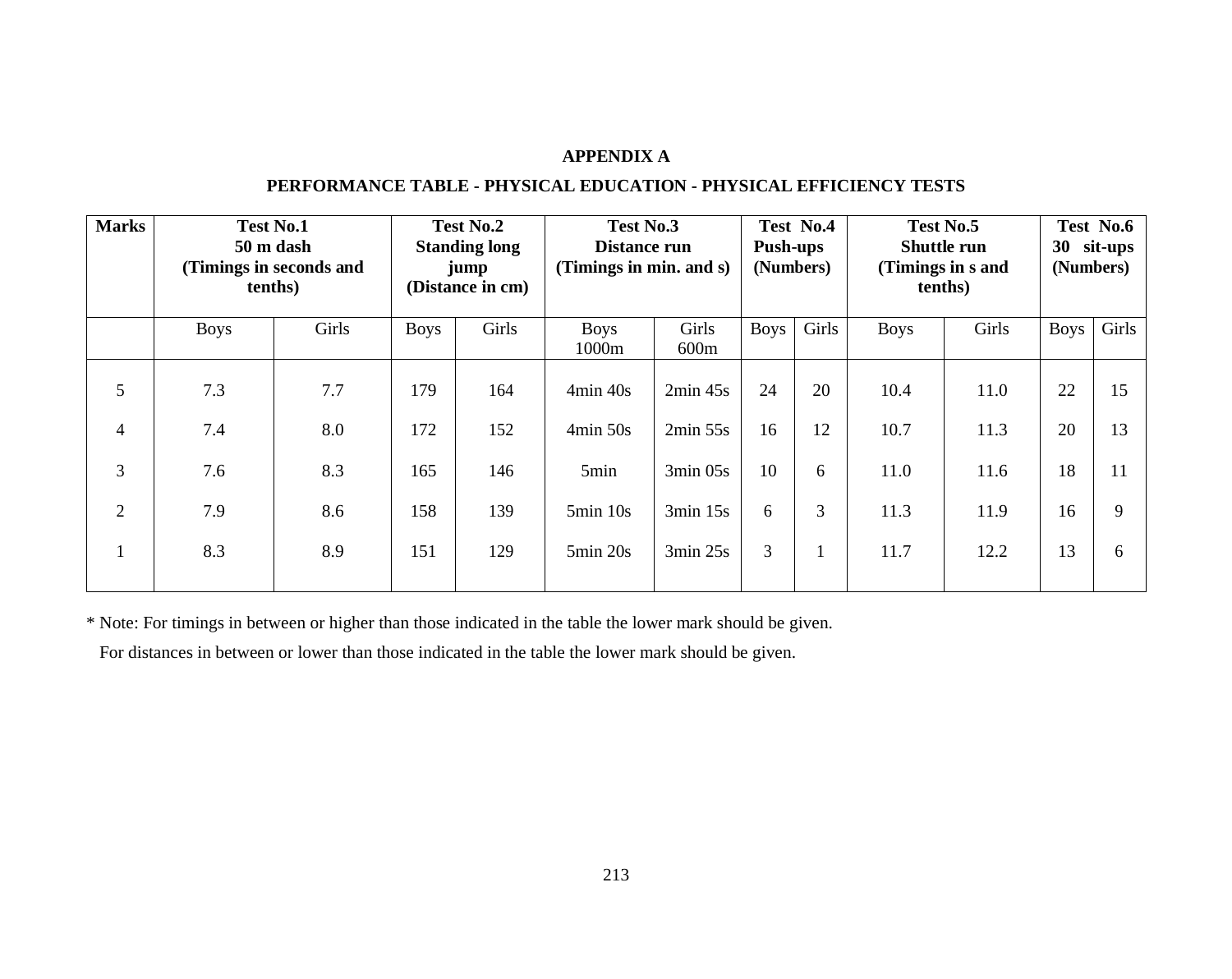## **APPENDIX B**

## **PERFORMANCE TABLE - PHYSICAL EDUCATION -SPECIALISATION TESTS**

## **ATHLETICS - TRACK EVENTS**

| <b>Marks</b>           | 50 <sub>m</sub><br>(s and tenths)             | 100 <sub>m</sub><br>(s and tenths)                   |                                                      | $200 \text{ m}$<br>(s and tenths)                    |                                                      | $400 \text{ m}$<br>(s and tenths)                    | $800 \text{ m}$<br>(min and s)                       |                                                      | 1500 m<br>(min and s)                                |
|------------------------|-----------------------------------------------|------------------------------------------------------|------------------------------------------------------|------------------------------------------------------|------------------------------------------------------|------------------------------------------------------|------------------------------------------------------|------------------------------------------------------|------------------------------------------------------|
|                        | Girls                                         | <b>Boys</b>                                          | Girls                                                | <b>Boys</b>                                          | Girls                                                | <b>Boys</b>                                          | <b>Boys</b>                                          | Girls                                                | <b>Boys</b>                                          |
| 10<br>9<br>8<br>6<br>4 | 7.3<br>7.5<br>7.6<br>7.7<br>7.8<br>7.9<br>8.0 | 13.0<br>13.2<br>13.3<br>13.5<br>13.6<br>13.7<br>14.6 | 15.5<br>15.7<br>16.0<br>16.3<br>16.5<br>16.7<br>17.0 | 26.5<br>27.0<br>27.3<br>27.5<br>27.7<br>28.0<br>28.5 | 31.0<br>31.5<br>32.0<br>32.5<br>33.0<br>33.5<br>34.0 | 57.0<br>58.0<br>59.0<br>60.0<br>61.0<br>62.0<br>63.0 | 2:25<br>2:30<br>2:34<br>2:36<br>2:38<br>2:40<br>2:42 | 2:55<br>3:00<br>3:04<br>3:06<br>3:08<br>3:10<br>3:12 | 5:10<br>5:15<br>5:20<br>5:25<br>5:30<br>5:35<br>5:40 |
| 3<br>2                 | 8.1<br>8.2<br>8.4                             | 15.1<br>15.5<br>16.0                                 | 17.5<br>18.0<br>18.5                                 | 29.0<br>29.5<br>30.0                                 | 34.5<br>35.0<br>35.5                                 | 63.5<br>64.0<br>64.5                                 | 2:44<br>2:46<br>2:48                                 | 3:16<br>3:20<br>3:30                                 | 5:45<br>5:50<br>6:00                                 |

## *(All Measurements in Metres and Centimetres)*

\*Note: For timings in between or higher than those indicated in the table the lower mark should be given.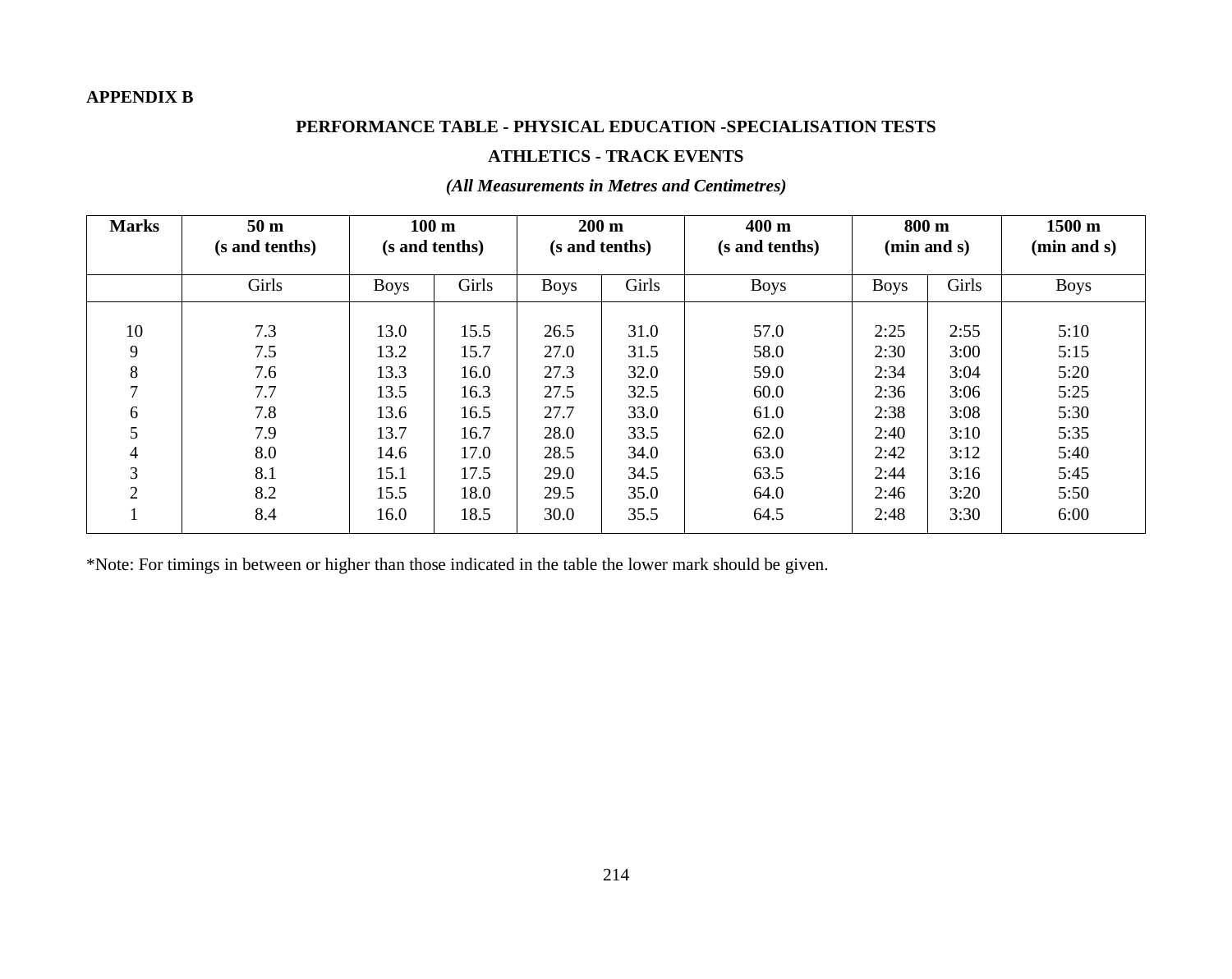## **APPENDIX C**

| <b>Marks</b>   | Long Jump   |       | <b>High Jump</b> |           |             | <b>Shot Put</b> | Hops step $\&$ | <b>Pole Vault</b> | <b>Discuss</b> | <b>Javelin</b> | Soft ball    |
|----------------|-------------|-------|------------------|-----------|-------------|-----------------|----------------|-------------------|----------------|----------------|--------------|
|                | (m & c m)   |       |                  | (m & c m) |             | (m & c m)       | Jump           | (m & c m)         | (m & c m)      | (m & c m)      | <b>Throw</b> |
|                |             |       |                  |           | $12$ lbs    | 8 lbs           | (m & c m)      |                   | $1 \text{ kg}$ |                | (m & c m)    |
|                | <b>Boys</b> | Girls | <b>Boys</b>      | Girls     | <b>Boys</b> | Girls           | <b>Boys</b>    | <b>Boys</b>       | Boys           | <b>Boys</b>    | Girls        |
| 10             | 5.00        | 4.50  | 1.45             | 1.35      | 9.00        | 7.50            | 10.00          | 2.00              | 22.00          | 33.00          | 20.00        |
| 9              | 4.70        | 4.20  | 1.40             | 1.30      | 8.00        | 7.00            | 9.60           | 1.90              | 20.00          | 31.00          | 18.00        |
| 8              | 4.40        | 3.90  | 1.35             | 1.25      | 7.50        | 6.50            | 9.20           | 1.80              | 18.50          | 29.00          | 16.00        |
| 7              | 4.10        | 3.60  | 1.30             | 1.20      | 7.00        | 6.00            | 8.80           | 1.70              | 17.00          | 27.00          | 14.00        |
| 6              | 3.80        | 3.30  | 1.25             | 1.15      | 6.50        | 5.50            | 8.40           | 1.60              | 15.50          | 25.00          | 12.00        |
| 5              | 3.50        | 3.00  | 1.20             | 1.10      | 6.00        | 5.00            | 8.00           | 1.50              | 14.00          | 23.00          | 10.00        |
| 4              | 3.20        | 2.70  | 1.15             | 1.05      | 5.50        | 4.50            | 7.60           | 1.40              | 12.50          | 21.00          | 9.00         |
| $\overline{3}$ | 2.90        | 2.40  | 1.10             | 1.00      | 5.00        | 4.00            | 7.20           | 1.30              | 11.00          | 19.00          | 8.00         |
| $\overline{2}$ | 2.60        | 2.10  | 1.05             | 0.95      | 4.50        | 3.50            | 6.80           | 1.20              | 9.50           | 17.00          | 7.00         |
|                | 2.30        | 1.80  | 0.95             | 0.90      | 4.00        | 3.00            | 6.40           | 1.10              | 8.00           | 15.00          | 6.00         |

# **PERFORMANCE TABLE – PHYSICAL EDUCATION SPECIALIZATION TESTS ATHELETIC – FIELD EVENTS**

**Note: For distance in between or lower than those indicated in the table the lower marks should be given.**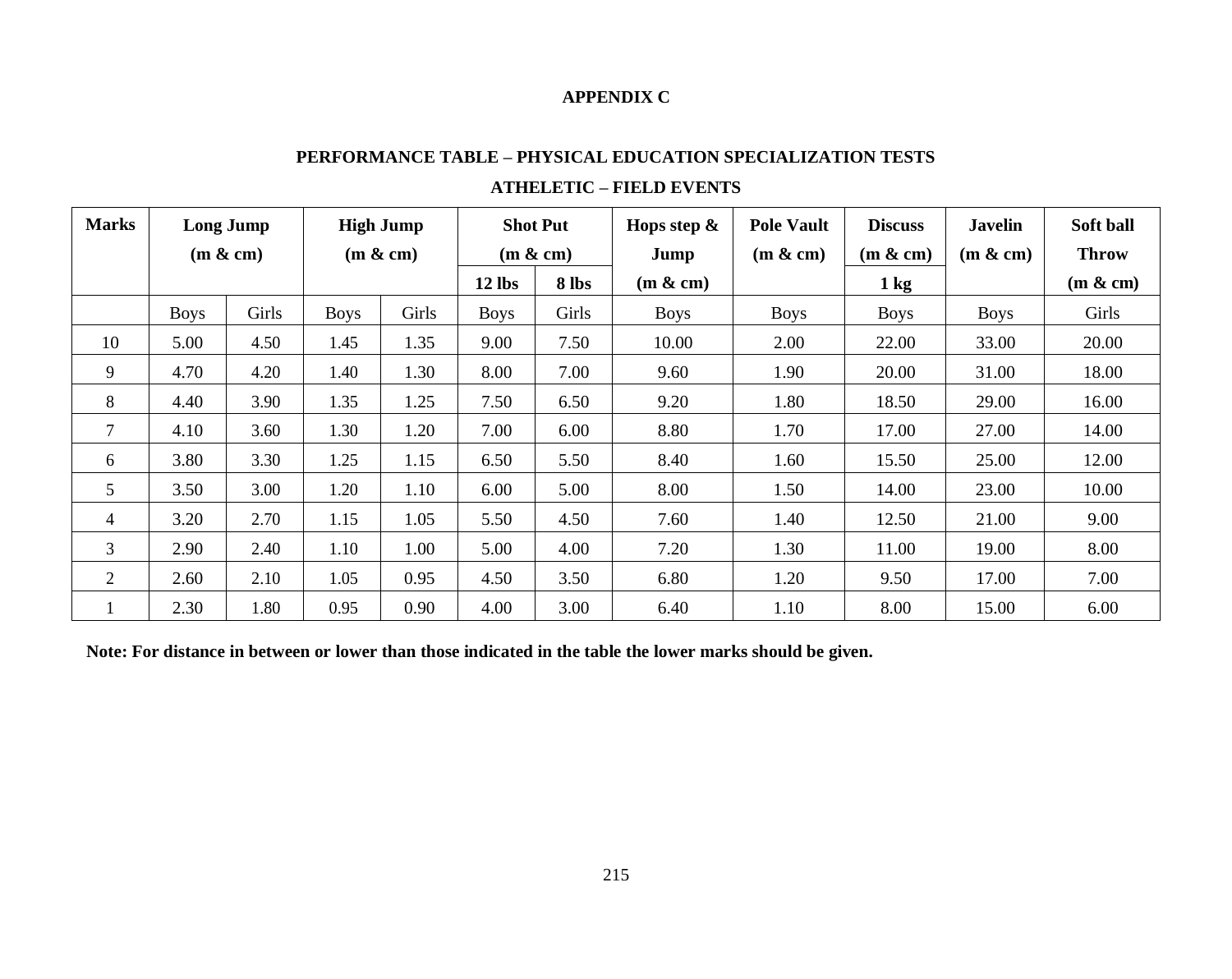## **APPENDIX D**

## **PERFORMANCE TABLE - PHYSICAL EDUCATION - SPECIALISATION TESTS - SWIMMING**

| <b>Marks</b>   | 50 m free style<br>(s and tenths) |       | 100 m free style<br>(min and s) |        | 200 m free style<br>(min and s) |       | 400 m free<br>style<br>(min and s) | 50 m breast stroke<br>(min and s) |        | 75m<br><b>breast stroke</b><br>(min and s) | 100m<br><b>breast stroke</b><br>(min and s) |
|----------------|-----------------------------------|-------|---------------------------------|--------|---------------------------------|-------|------------------------------------|-----------------------------------|--------|--------------------------------------------|---------------------------------------------|
|                | <b>Boys</b>                       | Girls | <b>Boys</b>                     | Girls  | <b>Boys</b>                     | Girls | <b>Boys</b>                        | <b>Boys</b>                       | Girls  | Girls                                      | <b>Boys</b>                                 |
|                |                                   |       |                                 |        |                                 |       |                                    |                                   |        |                                            |                                             |
| 10             | 45.0                              | 55.0  | 1:30                            | 1:50   | 3:00                            | 3:40  | 6:00                               | 1:05                              | 1:20   | 2:00                                       | 2:15                                        |
| 9              | 46.3                              | 56.3  | 1:32.5                          | 1:53   | 3:05                            | 3:46  | 6:10                               | 1:07.5                            | 1:22.5 | 2:03.5                                     | 2:17.5                                      |
| 8              | 47.5                              | 57.5  | 1:35                            | 1:55   | 3:10                            | 3:50  | 6:20                               | 1:10                              | 1:25   | 2:07.5                                     | 2:20                                        |
|                | 50.0                              | 60.0  | 1:40                            | 2:00   | 3:20                            | 4:00  | 6:40                               | 1:12.5                            | 1:27.5 | 2:10.5                                     | 2:25                                        |
| 6              | 52.5                              | 62.5  | 1:45                            | 2:05   | 3:30                            | 4:10  | 7:00                               | 1:15                              | 1:30   | 2:15                                       | 2:30                                        |
| 5              | 55.0                              | 65.0  | 1:50                            | 2:10   | 3:40                            | 4:20  | 7:20                               | 1:17.5                            | 1:32.5 | 2:18.5                                     | 2:35                                        |
| 4              | 5705                              | 67.5  | 1:55                            | 2:15   | 3:50                            | 4:30  | 7:40                               | 1:20                              | 1:35   | 2:22.5                                     | 2:40                                        |
| 3              | 58.7                              | 68.7  | 1:57.5                          | 2:17.5 | 3:55                            | 4:35  | 7:50                               | 1:22                              | 1:37   | 2:25.5                                     | 2:42.5                                      |
| $\mathfrak{D}$ | 60.0                              | 70.0  | 2:00                            | 2:20   | 4:00                            | 4:40  | 8:00                               | 1:24                              | 1:39   | 2:28.5                                     | 2:45                                        |
|                | 61.2                              | 71.2  | 2:02.5                          | 2:22.5 | 4:05                            | 4:45  | 8:10                               | 1:26                              | 1:41   | 2:30.5                                     | 2:47                                        |

\*Note: For timings in between or higher than those indicated in the table the lower mark should be given.